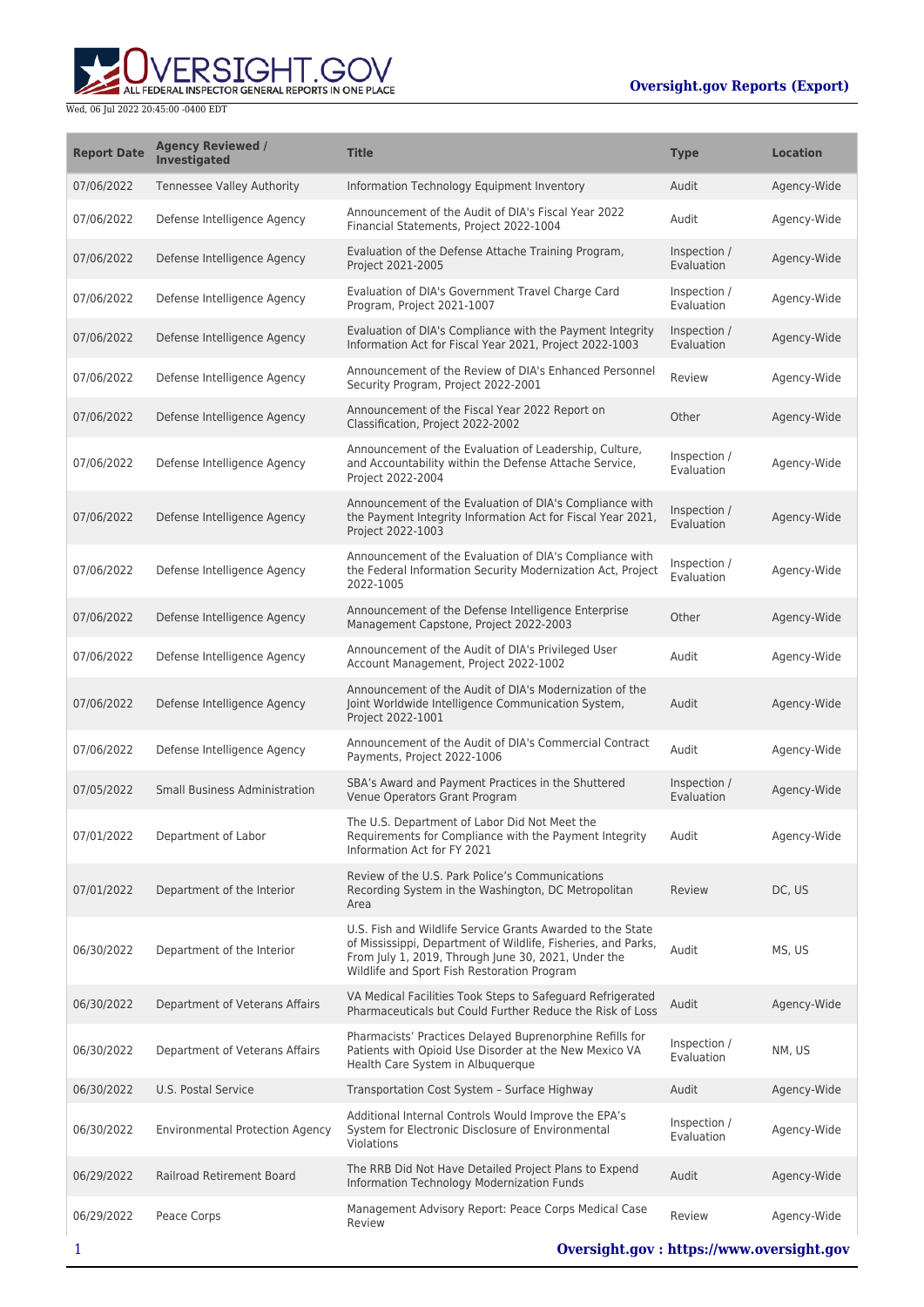**WERSIGHT.GOV** 

| <b>Report Date</b> | <b>Agency Reviewed /</b><br><b>Investigated</b>  | <b>Title</b>                                                                                                                                                                                                         | <b>Type</b>   | <b>Location</b>                                                                                                |
|--------------------|--------------------------------------------------|----------------------------------------------------------------------------------------------------------------------------------------------------------------------------------------------------------------------|---------------|----------------------------------------------------------------------------------------------------------------|
| 06/29/2022         | Department of Energy                             | The Department of Energy's Payment Integrity Reporting<br>in the Fiscal Year 2021 Agency Financial Report                                                                                                            | Audit         | $\cdot$ DC. US<br>$\bullet$ MD, US<br>$\cdot$ ID, US<br>$\bullet$ MO, US<br>$\cdot$ CO, US<br>$\bullet$ NM, US |
| 06/28/2022         | Department of Agriculture                        | USDA's Compliance with Improper Payment Requirements<br>for Fiscal Year 2021                                                                                                                                         | Audit         | Agency-Wide                                                                                                    |
| 06/28/2022         | Department of Veterans Affairs                   | Review of VA's Compliance with the Payment Integrity<br>Information Act for Fiscal Year 2021                                                                                                                         | Review        | Agency-Wide                                                                                                    |
| 06/28/2022         | National Science Foundation                      | Performance Audit of Incurred Costs- BSCS Science<br>Learning                                                                                                                                                        | Audit         | CO, US                                                                                                         |
| 06/28/2022         | National Science Foundation                      | Performance Audit of Incurred Costs - Education<br>Development Center                                                                                                                                                | Audit         | MA, US                                                                                                         |
| 06/28/2022         | Federal Deposit Insurance<br>Corporation         | DOJ Press Release: Former Warren County Businessman<br>Admits Fraudulently Obtaining \$1.8 Million in COVID-19<br>Loans Meant for Small Businesses                                                                   | Investigation | NJ, US                                                                                                         |
| 06/28/2022         | <b>Federal Deposit Insurance</b><br>Corporation  | DOJ Press Release: Camden County Woman Admits<br>Fraudulently Obtaining 30 Loans Meant to Help Small<br>Businesses During COVID-19 Pandemic                                                                          | Investigation | NJ, US                                                                                                         |
| 06/28/2022         | Federal Deposit Insurance<br>Corporation         | DOJ Press Release: DC Solar Owner Sentenced to Over 11<br>Years in Prison for Billion Dollar Ponzi Scheme                                                                                                            | Investigation | CA, US                                                                                                         |
| 06/28/2022         | Department of Defense                            | Audit of the Department of Defense's FY 2021 Compliance<br>With Payment Integrity Information Act Requirements                                                                                                       | Audit         | Agency-Wide                                                                                                    |
| 06/28/2022         | Federal Housing Finance Agency                   | Fannie Mae and Freddie Mac Fourth-Party Risk                                                                                                                                                                         | Other         | Agency-Wide                                                                                                    |
| 06/28/2022         | Export-Import Bank                               | Independent Auditors' Report on EXIM's Compliance with<br>the Payment Integrity Information Act of 2019 for FY 2021                                                                                                  | Audit         | Agency-Wide                                                                                                    |
| 06/28/2022         | U.S. Agency for International<br>Development     | Audit of the Schedule of Expenditures of American<br>University of Armenia Foundation Under Multiple Awards in<br>Armenia, July 1, 2020 to June 30, 2021                                                             | Other         | AM                                                                                                             |
| 06/28/2022         | U.S. Agency for International<br>Development     | Financial Closeout Audit of USAID Resources Managed by<br>Electoral Institute for Sustainable Democracy in Africa in<br>Côte d'Ivoire Under Cooperative Agreement<br>72062420LA00001, June 1, 2020, to July 31, 2021 | Other         | <b>CI</b>                                                                                                      |
| 06/28/2022         | U.S. Agency for International<br>Development     | Financial Audit of USAID Resources Managed by an<br>Implementer in Zimbabwe Under Cooperative Agreement<br>72061319CA00004, October 1, 2020, to December 31,<br>2021                                                 | Other         | ZW                                                                                                             |
| 06/28/2022         | U.S. Agency for International<br>Development     | Financial Audit of USAID Resources Managed by Union<br>Zimbabwe Trust Under Cooperative Agreement<br>72061319CA00003, October 1, 2020, to September 30,<br>2021                                                      | Other         | ZW                                                                                                             |
| 06/28/2022         | U.S. Agency for International<br>Development     | Financial Closeout Audit of USAID Resources Managed by<br>Churches Health Association of Zambia Under Cooperative<br>Agreement AID-611-A-16-00003, January 1 to December 9,<br>2020                                  | Other         | ZΜ                                                                                                             |
| 06/28/2022         | National Aeronautics and Space<br>Administration | NASA's Compliance with the Payment Integrity Information<br>Act for Fiscal Year 2021                                                                                                                                 | Audit         | Agency-Wide                                                                                                    |
| 06/28/2022         | Department of Justice                            | Recommendations Issued by the Office of the Inspector<br>General that were Not Closed as of May 31, 2022                                                                                                             | Other         | Agency-Wide                                                                                                    |
| 06/27/2022         | Office of Personnel Management                   | Audit of the Information Technology Security Controls of<br>the U.S. Office of Personnel Management's Annuity Roll<br>System                                                                                         | Audit         | Agency-Wide                                                                                                    |
| 06/27/2022         | Office of Personnel Management                   | Audit of the Information Systems General and Application<br>Controls at Blue Cross Blue Shield of Vermont                                                                                                            | Audit         | Agency-Wide                                                                                                    |
| 06/27/2022         | National Labor Relations Board                   | Casehandling Efficiency                                                                                                                                                                                              | Audit         | Agency-Wide                                                                                                    |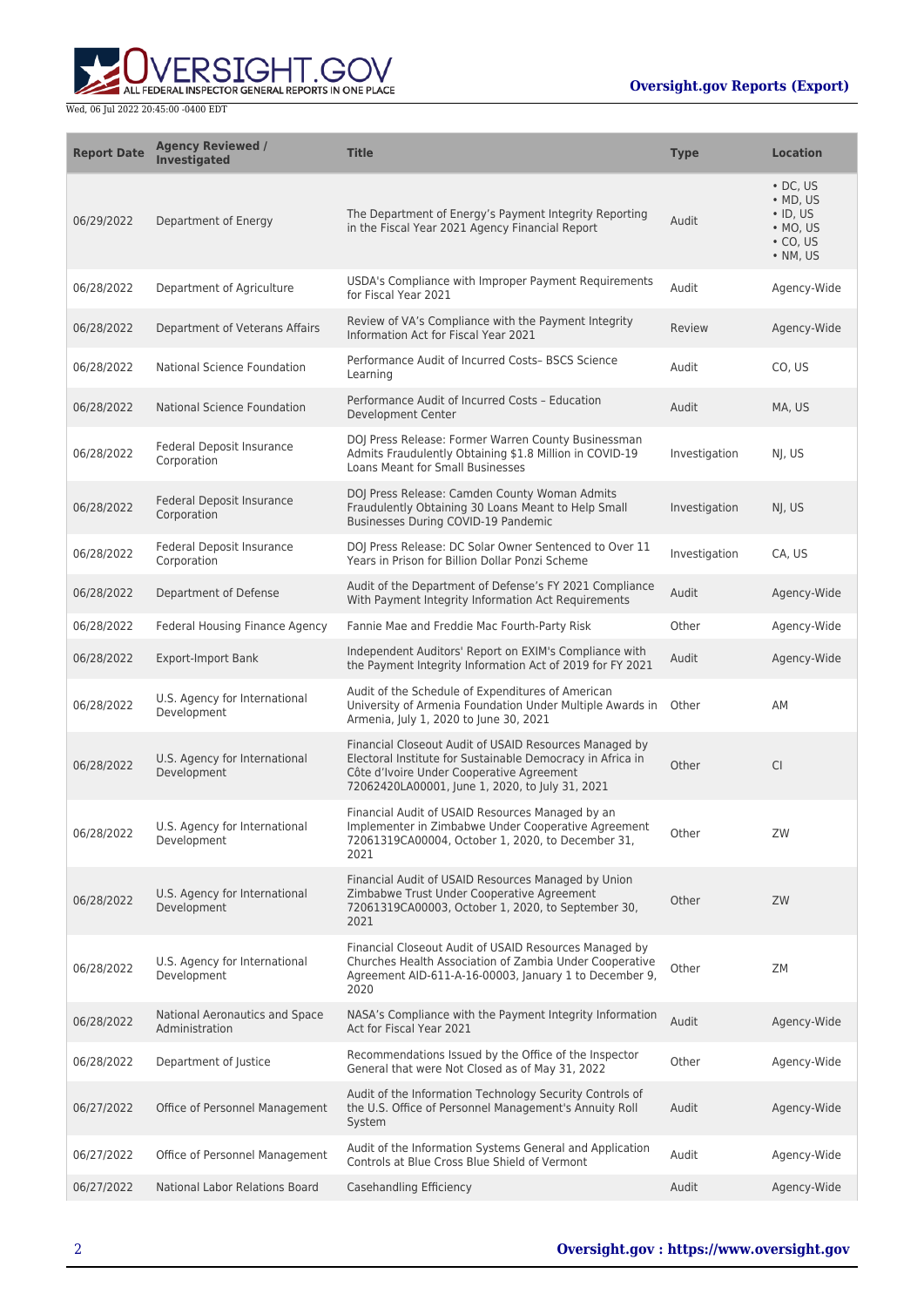

| <b>Report Date</b> | <b>Agency Reviewed /</b><br><b>Investigated</b>     | <b>Title</b>                                                                                                                                                                                                                                       | <b>Type</b>                | <b>Location</b> |
|--------------------|-----------------------------------------------------|----------------------------------------------------------------------------------------------------------------------------------------------------------------------------------------------------------------------------------------------------|----------------------------|-----------------|
| 06/27/2022         | U.S. Agency for International<br>Development        | Financial and Closeout Audit of Costs Incurred of American<br>University of Afghanistan, Support to the American<br>University of Afghanistan Program, Cooperative<br>Agreement AID-306-A-13-00004, June 1, 2020 to February<br>28.2021            | Other                      | AF              |
| 06/27/2022         | <b>Environmental Protection Agency</b>              | The EPA Was Not Compliant with the Payment Integrity<br>Information Act for Fiscal Year 2021                                                                                                                                                       | Audit                      | Agency-Wide     |
| 06/24/2022         | Railroad Retirement Board                           | Controls Over Recoverable Unemployment and Sickness<br>Overpayments Need Improvement                                                                                                                                                               | Audit                      | Agency-Wide     |
| 06/24/2022         | Department of Agriculture                           | COVID-19-Farmers to Families Food Box Program<br>Administration-Interim Report                                                                                                                                                                     | Inspection /<br>Evaluation | Agency-Wide     |
| 06/24/2022         | Department of Agriculture                           | COVID-19-Food and Nutrition Service's Pandemic<br>Electronic Benefits Transfer-Interim Report                                                                                                                                                      | Inspection /<br>Evaluation | Agency-Wide     |
| 06/24/2022         | Smithsonian Institution                             | Fiscal Year 2021 Evaluation of the Smithsonian Institution's<br><b>Information Security Program</b>                                                                                                                                                | Audit                      | Agency-Wide     |
| 06/24/2022         | U.S. Agency for International<br>Development        | Financial Audit of Costs Incurred by Abt Associates, Inc.<br>Under the Sustaining Health Outcomes Through the<br>Private Sector Plus Program in Afghanistan, Cooperative<br>Agreement AID-OAA-A-15-00067, January 1, 2019, to<br>December 31, 2020 | Other                      | AF              |
| 06/24/2022         | Department of State                                 | Inspection of Embassy Pristina, Kosovo                                                                                                                                                                                                             | Inspection /<br>Evaluation | KO              |
| 06/24/2022         | State of Delaware                                   | Authorized Positions Examination Engagement - Colonial<br>School District                                                                                                                                                                          | Other                      | DE, US          |
| 06/24/2022         | <b>Commodity Futures Trading</b><br>Commission      | Semiannual Report to Congress October 1, 2021 - March<br>31, 2022                                                                                                                                                                                  | Semiannual<br>Report       | Agency-Wide     |
| 06/23/2022         | Department of the Interior                          | Inspection of the DATA Act Internal Controls for the U.S.<br>Department of the Interior, Interior Business Center, for<br>the First Quarter of FY 2021                                                                                             | Inspection /<br>Evaluation | Agency-Wide     |
| 06/23/2022         | Department of the Interior                          | U.S. Fish and Wildlife Service Grants Awarded to the State<br>of Oklahoma, Department of Wildlife Conservation, From<br>July 1, 2017, Through June 30, 2019, Under the Wildlife<br>and Sport Fish Restoration Program                              | Audit                      | OK, US          |
| 06/23/2022         | Office of Personnel Management                      | Audit of the Federal Employee Health Benefit Operations<br>at Health Insurance Plan of New York                                                                                                                                                    | Audit                      | Agency-Wide     |
| 06/23/2022         | Office of Personnel Management                      | Audit of the Information Systems General and Application<br>Controls at Health Care Service Corporation                                                                                                                                            | Audit                      | Agency-Wide     |
| 06/23/2022         | U.S. Agency for International<br>Development        | Financial and Closeout Audit of the Water Governance and<br>Capacity Building Support Program in Pakistan Managed<br>by Health and Nutrition Development Society, Contract<br>72039119C00001, July 1, 2020 to October 15, 2021                     | Other                      | PK              |
| 06/23/2022         | Office of Personnel Management                      | Audit of the U.S. Office of Personnel Management's<br>Compliance with the Payment Integrity Information Act of<br>2019                                                                                                                             | Audit                      | Agency-Wide     |
| 06/23/2022         | Department of Commerce                              | Fiscal Year 2021 Compliance with Improper Payment<br>Requirements                                                                                                                                                                                  | Inspection /<br>Evaluation | Agency-Wide     |
| 06/23/2022         | Department of Homeland<br>Security                  | FEMA Needs to Improve Oversight and Management of<br>Hazard Mitigation Grant Program Property Acquisitions                                                                                                                                         | Audit                      | Agency-Wide     |
| 06/23/2022         | Department of Homeland<br>Security                  | FEMA Needs to Improve Oversight and Management of<br>Hazard Mitigation Grant Program Property Acquisitions                                                                                                                                         | Audit                      | Agency-Wide     |
| 06/23/2022         | Amtrak (National Railroad<br>Passenger Corporation) | Governance: Quality Control Review of Amtrak's Single<br>Audit for Fiscal Year 2021                                                                                                                                                                | Audit                      | Agency-Wide     |
| 06/23/2022         | U.S. Postal Service                                 | Service Performance During the Fiscal Year 2022 Peak<br><b>Mailing Season</b>                                                                                                                                                                      | Audit                      | Agency-Wide     |
| 06/23/2022         | Department of State                                 | Audit of Department of State FY 2021 Compliance With<br>Payment Integrity Requirements                                                                                                                                                             | Audit                      | Agency-Wide     |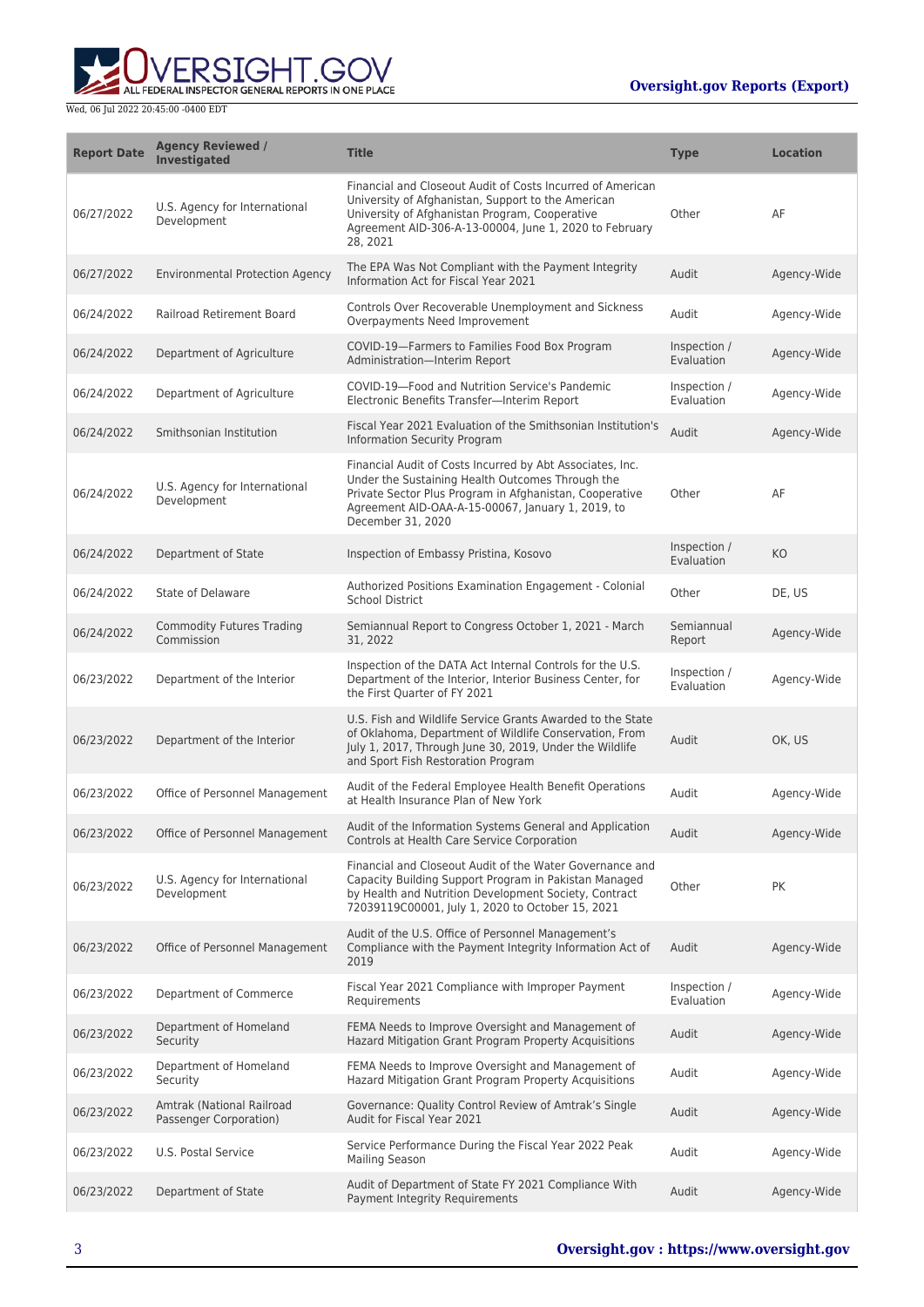ALL FEDERAL INSPECTOR GENERAL REPORTS IN ONE PLACE

| <b>Report Date</b> | <b>Agency Reviewed /</b><br><b>Investigated</b>     | <b>Title</b>                                                                                                                                                                                                                 | <b>Type</b>                | <b>Location</b> |
|--------------------|-----------------------------------------------------|------------------------------------------------------------------------------------------------------------------------------------------------------------------------------------------------------------------------------|----------------------------|-----------------|
| 06/23/2022         | Federal Housing Finance Agency                      | FHFA Has Laid the Groundwork to Integrate Consideration<br>of Climate-Related Financial Risk into its Policies and<br>Programs but Plans and Methodologies to Accomplish This<br>Work Are in the Early Stages of Development | Audit                      | Agency-Wide     |
| 06/23/2022         | <b>Environmental Protection Agency</b>              | The Coronavirus Pandemic Caused Schedule Delays,<br>Human Health Impacts, and Limited Oversight at<br>Superfund National Priorities List Sites                                                                               | Audit                      | Agency-Wide     |
| 06/22/2022         | Amtrak (National Railroad<br>Passenger Corporation) | Two Employees Resign After Committing Time and<br><b>Attendance Violations</b>                                                                                                                                               | Investigation              | NY, US          |
| 06/22/2022         | Securities and Exchange<br>Commission               | Final Management Letter: Evaluation of the SEC's FY 2021<br>Compliance With the Payment Integrity Information Act of<br>2019                                                                                                 | Inspection /<br>Evaluation | Agency-Wide     |
| 06/22/2022         | Department of the Treasury                          | Independent Review of 4003(b) Loan Recipient's Validation<br>Memo - United Airlines                                                                                                                                          | Review                     | Agency-Wide     |
| 06/22/2022         | Department of Defense                               | Audit of U.S. Army Base Operations and Security Support<br>Services Contract Government-Furnished Property in<br>Kuwait                                                                                                      | Audit                      | Agency-Wide     |
| 06/22/2022         | U.S. Agency for International<br>Development        | Financial Audit of USAID Resources Managed by MOI<br>Teaching and Referral Hospital in Kenya Under Agreement<br>AID-615-A-12-00001, July 1, 2020, to June 30, 2021                                                           | Other                      | KE              |
| 06/22/2022         | Architect of the Capitol                            | Architect of the Capitol (AOC) Supervisor Accusations of<br>Abuse of Power, Mismanagement and Reprisal - Not<br>Substantiated                                                                                                | Investigation              | Agency-Wide     |
| 06/22/2022         | <b>General Services Administration</b>              | Audit of Security Camera and Alarm Systems at GSA-<br>Owned Buildings                                                                                                                                                        | Audit                      | Agency-Wide     |
| 06/22/2022         | Department of Agriculture                           | USDA Farmers to Families Food Box Program                                                                                                                                                                                    | Other                      | <b>US</b>       |
| 06/22/2022         | National Science Foundation                         | Performance Audit of Incurred Costs - San Francisco State<br>University                                                                                                                                                      | Audit                      | CA, US          |
| 06/22/2022         | Federal Deposit Insurance<br>Corporation            | DOJ Press Release: Owners Of Grand Rapids Trucking<br>Company Plead Guilty To Bank Fraud Conspiracy, Pay<br>\$1,000,000 In Related Civil Case, In Connection With<br>Covid-19 Relief Fraud                                   | Investigation              | MI, US          |
| 06/22/2022         | U.S. Postal Service                                 | Mail Delivery, Customer Service, and Property Conditions<br>Review - Select Units, Indianapolis, IN Region                                                                                                                   | Audit                      | Agency-Wide     |
| 06/22/2022         | Federal Deposit Insurance<br>Corporation            | Background Investigations for Privileged Account Holders                                                                                                                                                                     | Other                      | Agency-Wide     |
| 06/22/2022         | Department of Veterans Affairs                      | Mission Accountability Support Tracker Lacked Sufficient<br><b>Security Controls</b>                                                                                                                                         | Review                     | Agency-Wide     |
| 06/22/2022         | AmeriCorps                                          | Office of Inspector General Assessment of AmeriCorps'<br>Financial Statement Audit and Cybersecurity Corrective<br><b>Action Plans</b>                                                                                       | Review                     | Agency-Wide     |
| 06/22/2022         | <b>Environmental Protection Agency</b>              | The EPA's Approval and Oversight of Water Infrastructure<br>Finance and Innovation Act Loans Complied with Federal<br>Law and Regulations                                                                                    | Audit                      | Agency-Wide     |
| 06/22/2022         | AmeriCorps                                          | Office of Inspector General Assessment of AmeriCorps'<br>Financial Statement Audit and Cybersecurity Corrective<br><b>Action Plans</b>                                                                                       | Audit                      | Agency-Wide     |
| 06/21/2022         | Department of Defense                               | Audit of the Development and Maintenance of Department<br>of Defense Security Classification Guides                                                                                                                          | Audit                      | Agency-Wide     |
| 06/21/2022         | Department of the Interior                          | U.S. Department of the Interior's Compliance With the<br>Payment Integrity Information Act of 2019 in Its Fiscal Year<br>2021 Agency Financial Report                                                                        | Inspection /<br>Evaluation | Agency-Wide     |
| 06/21/2022         | U.S. Postal Service                                 | Changes in the Usage of the Modes of Transportation                                                                                                                                                                          | Audit                      | Agency-Wide     |
| 06/21/2022         | National Science Foundation                         | Performance Audit of Incurred Costs - Cal Poly Corporation                                                                                                                                                                   | Audit                      | CA, US          |
| 06/21/2022         | State of Delaware                                   | Authorized Positions Examination Engagement - Christina<br><b>School District</b>                                                                                                                                            | Inspection /<br>Evaluation | DE, US          |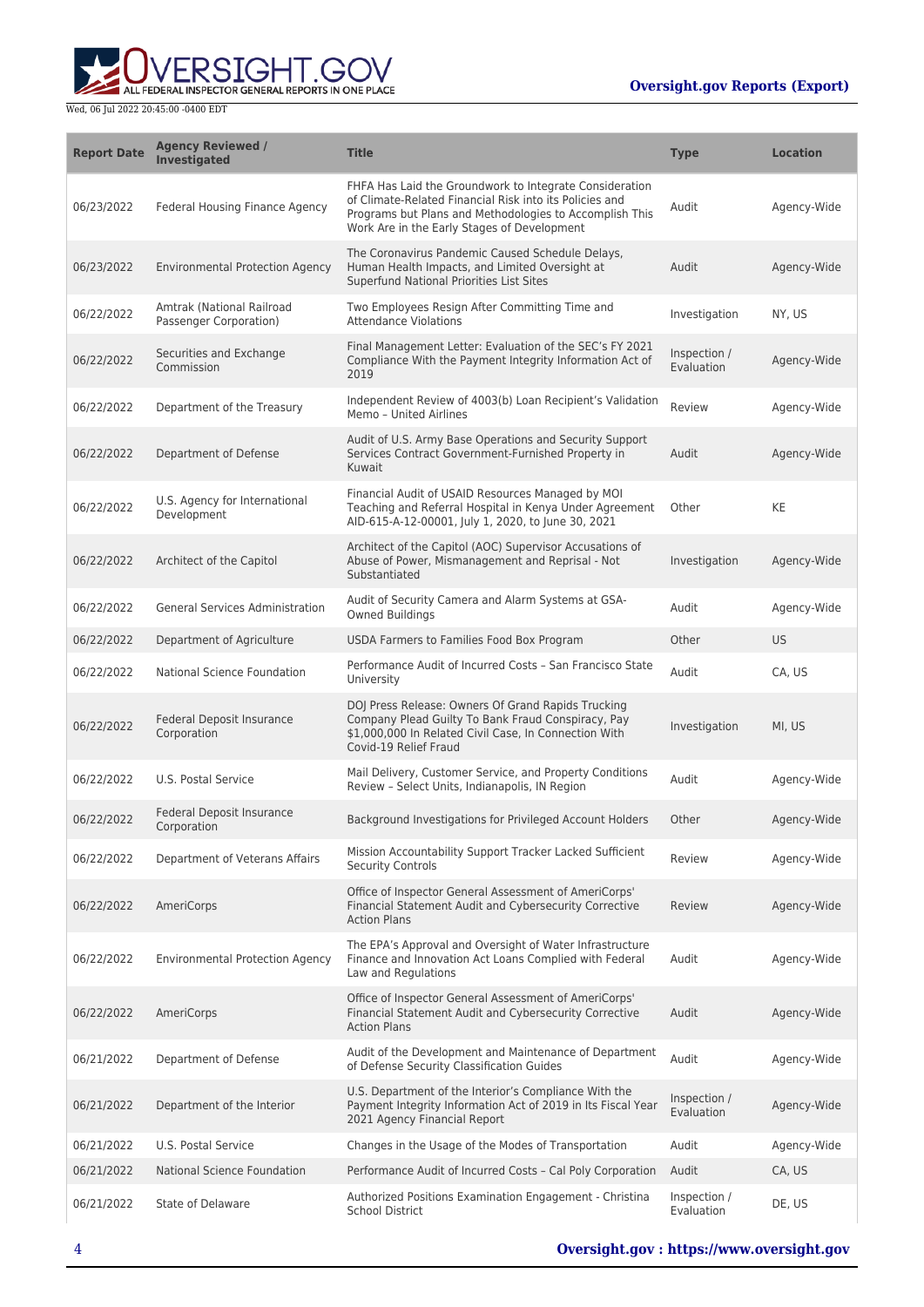ERSIGHT.GOV ALL FEDERAL INSPECTOR GENERAL REPORTS IN ONE PLACE

| <b>Report Date</b> | <b>Agency Reviewed /</b><br><b>Investigated</b>              | <b>Title</b>                                                                                                                                                           | <b>Type</b>                | <b>Location</b>                                                                                                                          |
|--------------------|--------------------------------------------------------------|------------------------------------------------------------------------------------------------------------------------------------------------------------------------|----------------------------|------------------------------------------------------------------------------------------------------------------------------------------|
| 06/21/2022         | Department of Veterans Affairs                               | Comprehensive Healthcare Inspection of the Washington<br>DC VA Medical Center                                                                                          | Inspection /<br>Evaluation | Agency-Wide                                                                                                                              |
| 06/17/2022         | Internal Revenue Service                                     | Fiscal Year 2022 Review of Compliance With Legal<br>Guidelines When Conducting Seizures of Taxpayers'<br>Property                                                      | Audit                      | Agency-Wide                                                                                                                              |
| 06/17/2022         | U.S. International Development<br><b>Finance Corporation</b> | DFC Complied with Payment Integrity Information Act of<br>2019 Requirements in Fiscal Year 2021                                                                        | Audit                      |                                                                                                                                          |
| 06/17/2022         | Federal Deposit Insurance<br>Corporation                     | DOJ Press Release: Owner of Tech Services Company<br>Sentenced to More than Three Years in Prison for \$13<br>Million COVID-Relief Fraud Scheme                        | Investigation              | MA, US                                                                                                                                   |
| 06/17/2022         | <b>Federal Deposit Insurance</b><br>Corporation              | DOJ Press Release: Man Arrested for Allegedly Distributing<br>Over \$230 Million of Adulterated HIV Medication                                                         | Investigation              | FL, US                                                                                                                                   |
| 06/17/2022         | U.S. Agency for International<br>Development                 | USAID OIG Semiannual Report to Congress: October 1,<br>2021- March 31, 2022                                                                                            | Semiannual<br>Report       | Agency-Wide                                                                                                                              |
| 06/16/2022         | Railroad Retirement Board                                    | The Railroad Retirement Board was Not Compliant with the<br>Payment Integrity Information Act for Fiscal Year 2021                                                     | Audit                      | Agency-Wide                                                                                                                              |
| 06/16/2022         | Federal Deposit Insurance<br>Corporation                     | DOJ Press Release: St. Paul Man Sentenced to Prison for<br>\$841,000 COVID-Relief Scheme to Defraud the Small<br>Business Administration's Paycheck Protection Program | Investigation              | MN, US                                                                                                                                   |
| 06/16/2022         | Department of Homeland<br>Security                           | Semiannual Report to Congress October 1, 2021 - March<br>31, 2022                                                                                                      | Other                      | Agency-Wide                                                                                                                              |
| 06/16/2022         | Architect of the Capitol                                     | Audit of Fiscal Year 2021 Financial Statements                                                                                                                         | Audit                      | Agency-Wide                                                                                                                              |
| 06/16/2022         | Architect of the Capitol                                     | Fiscal Year 2021 Financial Statements Audit Management<br>Letter                                                                                                       | Audit                      | Agency-Wide                                                                                                                              |
| 06/16/2022         | Denali Commission                                            | Investigative Summary                                                                                                                                                  | Investigation              | Agency-Wide                                                                                                                              |
| 06/16/2022         | Department of Justice                                        | Audit of the Office of Justice Programs Grant Awarded to<br>the Pinellas Ex-Offender Re-Entry Coalition, Inc.,<br>Clearwater, Florida                                  | Audit                      | FL, US                                                                                                                                   |
| 06/15/2022         | U.S. Agency for International<br>Development                 | Audit Report on Deloitte Government and Public Services'<br>Proposed Amounts on Unsettled Flexibly Priced Contracts<br>for Contractor Fiscal Year 2019                 | Other                      | US                                                                                                                                       |
| 06/15/2022         | Board of Governors of the Federal<br>Reserve System          | Security Control Review of the Board's Secure Document<br>System                                                                                                       | Audit                      | Agency-Wide                                                                                                                              |
| 06/15/2022         | Board of Governors of the Federal<br>Reserve System          | Testing Results for the Board's Software and License Asset<br>Management Processes                                                                                     | Audit                      | Agency-Wide                                                                                                                              |
| 06/15/2022         | Amtrak (National Railroad<br>Passenger Corporation)          | FINANCIAL MANAGEMENT: Improving Payment Request<br>Controls Could Provide a Better Value for Purchases and<br>Protect the Company's Interests                          | Audit                      | Agency-Wide                                                                                                                              |
| 06/15/2022         | Department of Defense                                        | Audit of the Reuse of Defense Logistics Agency Disposition<br>Services Excess Property                                                                                 | Audit                      | Agency-Wide                                                                                                                              |
| 06/15/2022         | Tennessee Valley Authority                                   | TVA Nuclear Maintenance Employee Time Reporting                                                                                                                        | Inspection /<br>Evaluation | Agency-Wide                                                                                                                              |
| 06/15/2022         | <b>Small Business Administration</b>                         | SBA's Controls Over Cash Contributions and Gifts, Fiscal<br>Years 2022 and 2021                                                                                        | Inspection /<br>Evaluation | Agency-Wide                                                                                                                              |
| 06/15/2022         | Department of Energy                                         | The Department of Energy's Chief Information Officer's<br><b>Business Operations Support Services Contract</b>                                                         | Audit                      | $\cdot$ DC, US<br>$\bullet$ MD, US                                                                                                       |
| 06/14/2022         | Department of Veterans Affairs                               | Comprehensive Healthcare Inspection of the VA Maryland<br>Health Care System in Baltimore                                                                              | Review                     | $\bullet$ MD, US<br>$\bullet$ MD, US<br>$\bullet$ MD, US<br>$\bullet$ MD, US<br>$\bullet$ MD, US<br>$\bullet$ MD, US<br>$\bullet$ MD, US |
| 06/14/2022         | Department of Justice                                        | Audit of the United States Marshals Service's Management<br>of Seized Cryptocurrency                                                                                   | Audit                      | Agency-Wide                                                                                                                              |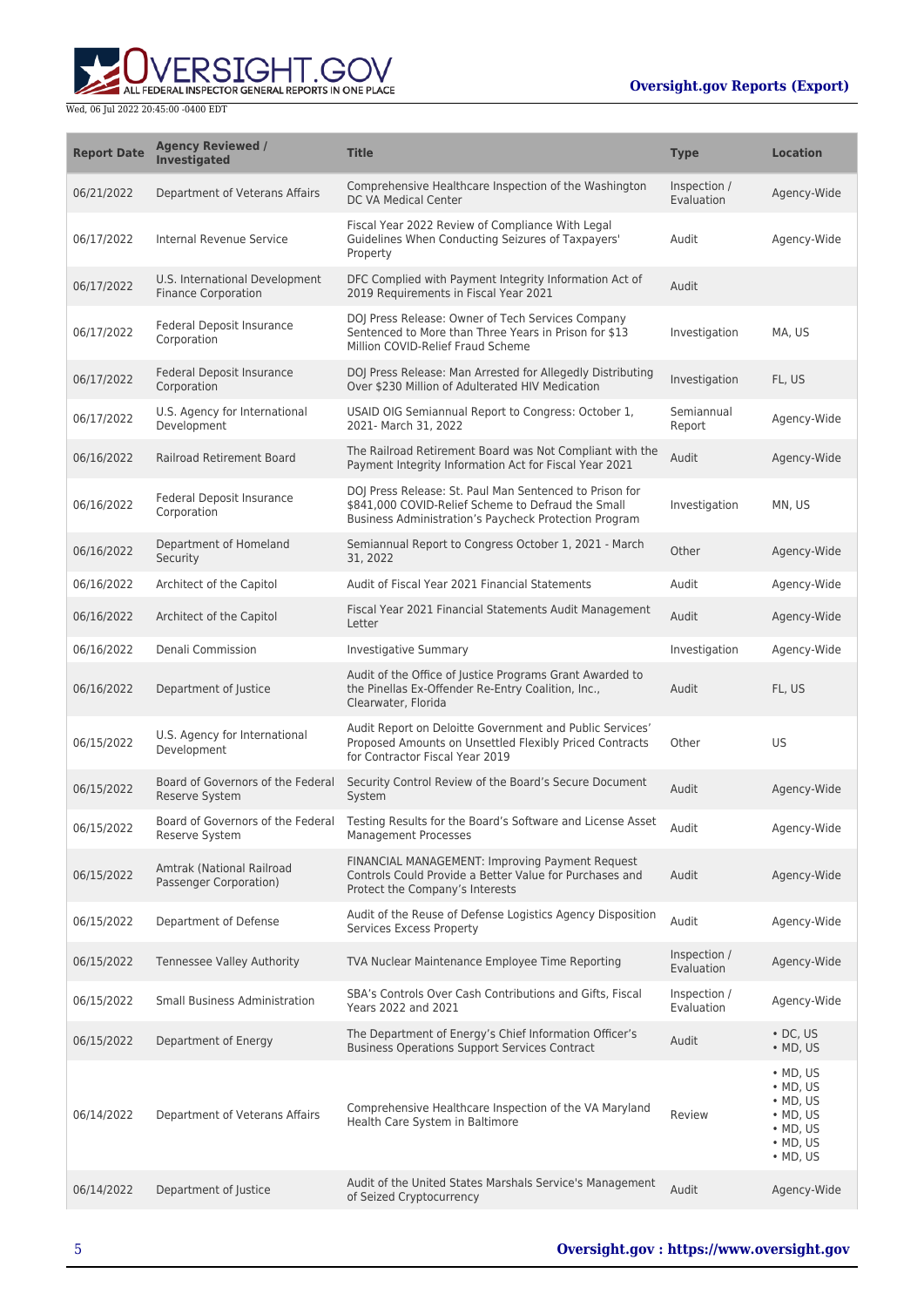

| <b>Report Date</b> | <b>Agency Reviewed /</b><br><b>Investigated</b>  | <b>Title</b>                                                                                                                                                                                         | <b>Type</b>                | <b>Location</b>                    |
|--------------------|--------------------------------------------------|------------------------------------------------------------------------------------------------------------------------------------------------------------------------------------------------------|----------------------------|------------------------------------|
| 06/14/2022         | Department of Veterans Affairs                   | Financial Efficiency Review of the VA El Paso Healthcare<br>System in Texas and New Mexico                                                                                                           | Inspection /<br>Evaluation | $\cdot$ TX, US<br>$\bullet$ NM, US |
| 06/14/2022         | National Aeronautics and Space<br>Administration | NASA's Management of the Earth Science Disasters<br>Program                                                                                                                                          | Audit                      | Agency-Wide                        |
| 06/14/2022         | Department of Energy                             | The Western Federal Power System's Fiscal Year 2021<br><b>Financial Statement Audit</b>                                                                                                              | Audit                      | Agency-Wide                        |
| 06/13/2022         | Department of the Interior                       | Improvements Needed in the Bureau of Safety and<br>Environmental Enforcement's Procedures Concerning<br>Offshore Venting and Flaring Record Reviews                                                  | Other                      | Agency-Wide                        |
| 06/13/2022         | Department of Defense                            | Audit of the Department of Defense's Implementation of<br>Predictive Maintenance Strategies to Support Weapon<br>System Sustainment                                                                  | Audit                      | Agency-Wide                        |
| 06/13/2022         | <b>Federal Election Commission</b>               | Investigative Summary I22INV00010: Lost FEC Laptop<br>Reported by an Agency Employee                                                                                                                 | Investigation              | Agency-Wide                        |
| 06/13/2022         | Multiple Agencies                                | Key Insights: Identity Fraud Reduction and Redress in<br>Pandemic Response Programs                                                                                                                  | Other                      | Agency-Wide                        |
| 06/10/2022         | U.S. Agency for International<br>Development     | Financial Audit of USAID Resources Managed by Africaid in<br>Zimbabwe Under Cooperative Agreement AID-613-<br>A-17-00001, January 1 to December 31, 2021                                             | Other                      | ZW                                 |
| 06/10/2022         | Inter-American Foundation                        | OIG Risk Assessment of the Inter-American Foundation<br>Charge Card Program for Fiscal Years 2021 and 2020                                                                                           | Audit                      | <b>US</b>                          |
| 06/10/2022         | U.S. Agency for International<br>Development     | USAID Complied in Fiscal Year 2021 With the Payment<br>Integrity Information Act of 2019                                                                                                             | Audit                      | <b>US</b>                          |
| 06/10/2022         | State of Delaware                                | Authorized Positions Examination Engagement -<br><b>Brandywine School District</b>                                                                                                                   | Other                      | DE, US                             |
| 06/10/2022         | Department of Homeland<br>Security               | Department of Homeland Security's FY 2021 Compliance<br>with the Payment Integrity Information Act of 2019 and<br>Executive Order 13520, Reducing Improper Payments                                  | Audit                      | Agency-Wide                        |
| 06/10/2022         | Tennessee Valley Authority                       | <b>TVA Nuclear Radiation Dosage</b>                                                                                                                                                                  | Inspection /<br>Evaluation | Agency-Wide                        |
| 06/09/2022         | U.S. Agency for International<br>Development     | Financial Audit of USAID Resources Managed by Center for<br>Clinical Care and Clinical Research in Nigeria Under<br>Cooperative Agreement 72062020CA00006, October 1,<br>2020, to September 30, 2021 | Other                      | <b>NG</b>                          |
| 06/09/2022         | U.S. Agency for International<br>Development     | Financial Audit of Handicap International Federation Under<br>Multiple Awards, for the Fiscal Year Ended December 31,<br>2019                                                                        | Other                      | US                                 |
| 06/09/2022         | Department of Education                          | Duplicate Higher Education Emergency Relief Fund Grant<br>Awards                                                                                                                                     | Other                      | Agency-Wide                        |
| 06/09/2022         | Peace Corps                                      | Final Report on the Post Re-Entry Health and Safety<br>Review of Peace Corps/Ecuador                                                                                                                 | Review                     | EC                                 |
| 06/09/2022         | Farm Credit Administration                       | Farm Credit Administration's Enterprise Risk Management<br>and Internal Control Program                                                                                                              | Audit                      | Agency-Wide                        |
| 06/09/2022         | Federal Deposit Insurance<br>Corporation         | DOJ Press Release: Two Burlington County Women<br>Charged in \$175 Million Check-Cashing Scheme                                                                                                      | Investigation              | NJ, US                             |
| 06/09/2022         | National Aeronautics and Space<br>Administration | NASA's Management of the Mobile Launcher 2 Contract                                                                                                                                                  | Audit                      | Agency-Wide                        |
| 06/09/2022         | U.S. Postal Service                              | Mail Delivery, Customer Service, and Property Conditions<br>Review - Renton Main Post Office, Renton, WA                                                                                             | Audit                      | Agency-Wide                        |
| 06/08/2022         | U.S. Postal Service                              | Competitive Outbound International Negotiated Service<br>Agreement Pricing and Revenue Commitments                                                                                                   | Audit                      | Agency-Wide                        |
| 06/08/2022         | U.S. Postal Service                              | Competitive Outbound International Negotiated Service<br>Agreement Pricing and Revenue Commitments                                                                                                   | Audit                      | Agency-Wide                        |
| 06/08/2022         | Department of Defense                            | DoD Cooperative Agreements With Coronavirus Aid, Relief,<br>and Economic Security Act Obligations                                                                                                    | Audit                      | Agency-Wide                        |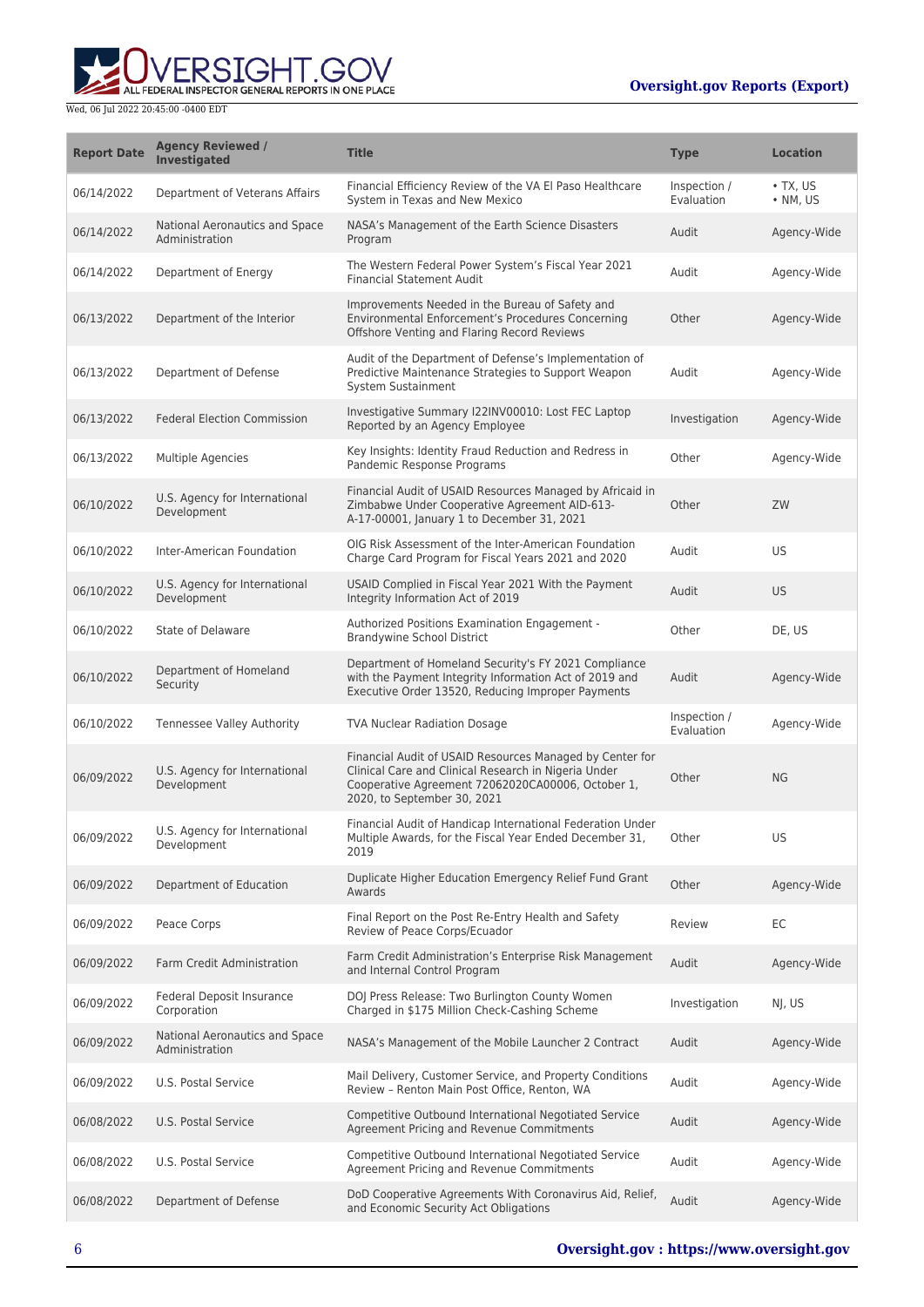

| <b>Report Date</b> | <b>Agency Reviewed /</b><br><b>Investigated</b>                            | <b>Title</b>                                                                                                                                                                                                           | <b>Type</b>                | <b>Location</b> |
|--------------------|----------------------------------------------------------------------------|------------------------------------------------------------------------------------------------------------------------------------------------------------------------------------------------------------------------|----------------------------|-----------------|
| 06/08/2022         | <b>Federal Deposit Insurance</b><br>Corporation                            | DOJ Press Release: Florida Man Arrested for \$2.5 Million<br><b>COVID-Relief Fraud</b>                                                                                                                                 | Investigation              | US              |
| 06/08/2022         | Multiple Agencies                                                          | Lessons Learned in Oversight of Pandemic Relief Funds                                                                                                                                                                  | Other                      | Agency-Wide     |
| 06/08/2022         | Department of Veterans Affairs                                             | Contract Medical Exam Program Limitations Put Veterans<br>at Risk for Inaccurate Claims Decisions                                                                                                                      | Review                     | Agency-Wide     |
| 06/08/2022         | U.S. Agency for International<br>Development                               | Agreed-Upon Procedures Engagement of USAID Resources<br>Managed by Education Development Center Inc. in Liberia<br>Under Cost-Plus-Fixed-Fee Contract, AID-669-TO-17-00001,<br>March 2, 2017, to July 31, 2021         | Other                      | LR              |
| 06/08/2022         | U.S. Postal Service                                                        | U.S. Postal Service International Mail Operations and<br>Performance Data                                                                                                                                              | Audit                      | Agency-Wide     |
| 06/08/2022         | Department of State                                                        | Management Assistance Report: The Department of<br><b>State's Records Retirement Process</b>                                                                                                                           | Other                      | Agency-Wide     |
| 06/08/2022         | <b>Environmental Protection Agency</b>                                     | The EPA Continues to Fail to Meet Inspection Requirements<br>for Hazardous Waste Treatment, Storage, and Disposal<br><b>Facilities</b>                                                                                 | Audit                      | Agency-Wide     |
| 06/07/2022         | State of Delaware                                                          | Authorized Positions Examination Engagement - Caesar<br>Rodney School District                                                                                                                                         | Other                      | DE, US          |
| 06/07/2022         | Department of Energy                                                       | Special Report on Prospective Considerations for the Loan<br>Authority Supported Under the Loan Programs Office to<br>Improve Internal Controls and Prevent Fraud, Waste, and<br>Abuse                                 | Other                      | DC, US          |
| 06/07/2022         | Federal Deposit Insurance<br>Corporation                                   | DOJ Press Release: New York And Florida Resident<br>Sentenced To 51 Months In Prison For \$6.8 Million<br>Paycheck Protection Program Fraud Scheme                                                                     | Investigation              | NJ, US          |
| 06/07/2022         | Gulf Coast Ecosystem Restoration<br>Council                                | FINANCIAL MANAGEMENT: Audit of the Gulf Coast<br>Ecosystem Restoration Council's Compliance with PIIA for<br>Fiscal Year 2021                                                                                          | Audit                      | Agency-Wide     |
| 06/07/2022         | U.S. Postal Service                                                        | Mail Delivery, Customer Service, and Property Conditions<br>Review - Lacey Branch, Lacey, WA                                                                                                                           | Audit                      | Agency-Wide     |
| 06/07/2022         | U.S. Postal Service                                                        | Mail Delivery, Customer Service, and Property Conditions<br>Review - Kent Main Post Office, Kent, WA                                                                                                                   | Audit                      | Agency-Wide     |
| 06/07/2022         | U.S. Agency for International<br>Development                               | Financial Audit of USAID Resources Managed by Baylor<br>College of Medicine Children's Foundation Lesotho Under<br>Agreement 72067419CA00016, July 1, 2020, to June 30,<br>2021                                        | Other                      | <b>LS</b>       |
| 06/07/2022         | U.S. Agency for International<br>Development                               | Financial Audit of USAID Resources Managed by American<br>University of Nigeria Under Cooperative Agreement<br>72062019CA0002, August 1, 2020, to July 31, 2021                                                        | Other                      | <b>NG</b>       |
| 06/07/2022         | U.S. Agency for International<br>Development                               | Financial Audit of USAID Resources Managed by<br>Organization for Public Health Interventions and<br>Development in Zimbabwe Under Cooperative Agreement<br>72061320CA00005, October 1, 2020, to September 30,<br>2021 | Other                      | ZW              |
| 06/07/2022         | U.S. Agency for Global Media<br>(f/k/a Broadcasting Board of<br>Governors) | Audit of U.S. Agency for Global Media FY 2021 Compliance<br>With Payment Integrity Requirements                                                                                                                        | Audit                      | Agency-Wide     |
| 06/06/2022         | Department of Energy                                                       | The Department of Energy's Unclassified Cybersecurity<br>Program - 2021                                                                                                                                                | Inspection /<br>Evaluation | Agency-Wide     |
| 06/06/2022         | Millennium Challenge Corporation                                           | MCC Complied in Fiscal Year 2021 With the Payment<br>Integrity Information Act of 2019                                                                                                                                 | Audit                      | US              |
| 06/06/2022         | Department of Veterans Affairs                                             | Suicide Prevention Coordinators Need Improved Training,<br>Guidance, and Oversight                                                                                                                                     | Review                     | Agency-Wide     |
| 06/06/2022         | Federal Deposit Insurance<br>Corporation                                   | DOJ Press Release: Foreign National Involved in Religious<br>Institution Check Theft Conspiracy Sentenced to Over<br>Three Years in Federal Prison                                                                     | Investigation              | MD, US          |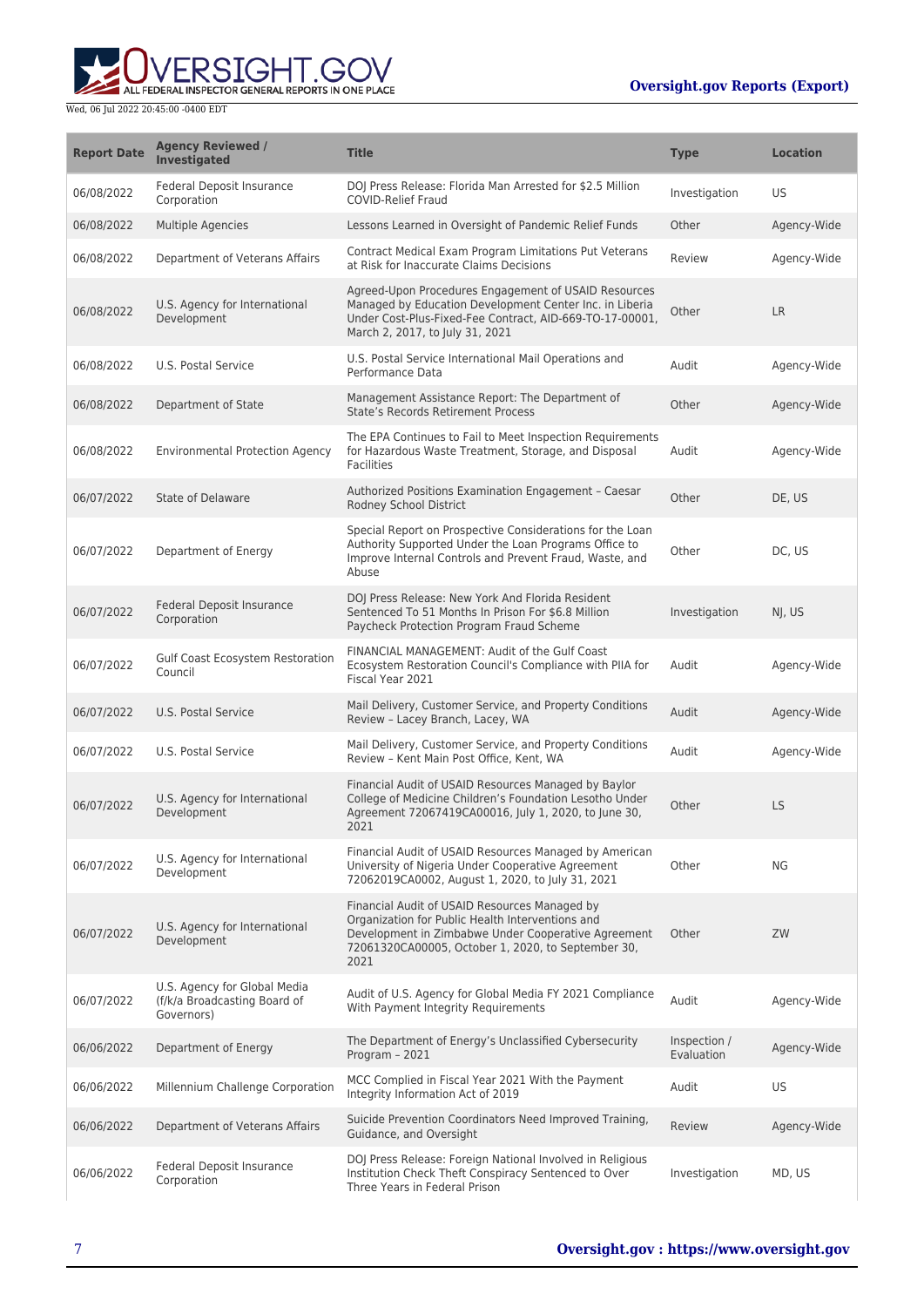

| <b>Report Date</b> | <b>Agency Reviewed /</b><br><b>Investigated</b>                                                  | <b>Title</b>                                                                                                                                             | <b>Type</b>                | <b>Location</b>                                                                    |
|--------------------|--------------------------------------------------------------------------------------------------|----------------------------------------------------------------------------------------------------------------------------------------------------------|----------------------------|------------------------------------------------------------------------------------|
| 06/06/2022         | Denali Commission                                                                                | Semiannual Report to The Congress, October 1, 2021 -<br>March 31, 2022                                                                                   | Semiannual<br>Report       | Agency-Wide                                                                        |
| 06/06/2022         | <b>Nuclear Regulatory Commission</b>                                                             | Audit of the NRC's Fiscal Year (FY) 2021 Compliance with<br><b>Improper Payment Laws</b>                                                                 | Audit                      | MD, US                                                                             |
| 06/03/2022         | U.S. Postal Service                                                                              | Negotiated Service Agreement and Customer Compliance<br>Capping Report                                                                                   | Audit                      | Agency-Wide                                                                        |
| 06/02/2022         | U.S. Postal Service                                                                              | Property Condition Review Capping Report                                                                                                                 | Audit                      | Agency-Wide                                                                        |
| 06/02/2022         | Department of the Treasury                                                                       | Independent Review of 4003(b) Loan Recipient's Validation<br>Memo - SkyWest Airlines, Inc.                                                               | Review                     | Agency-Wide                                                                        |
| 06/02/2022         | Department of Veterans Affairs                                                                   | Comprehensive Healthcare Inspection of the Hershel<br>"Woody" Williams VA Medical Center in Huntington, West<br>Virginia                                 | Inspection /<br>Evaluation | • WV, US<br>$\bullet$ KY, US<br>$\cdot$ WV, US<br>$\cdot$ OH, US<br>$\cdot$ WV, US |
| 06/02/2022         | Department of Veterans Affairs                                                                   | Comprehensive Healthcare Inspection of the Beckley VA<br>Medical Center in West Virginia                                                                 | Inspection /<br>Evaluation | $\bullet$ WV, US<br>$\bullet$ WV, US<br>• WV, US                                   |
| 06/01/2022         | Department of Veterans Affairs                                                                   | Veterans Data Integration and Federation Enterprise<br>Platform Lacks Sufficient Security Controls                                                       | Audit                      | Agency-Wide                                                                        |
| 06/01/2022         | <b>State of Delaware</b>                                                                         | Authorized Positions Examination Engagement -<br>Appoquinimink School District                                                                           | Other                      | DE, US                                                                             |
| 06/01/2022         | U.S. Agency for International<br>Development                                                     | Financial Audit of Danish Refugee Council Under Multiple<br>Awards, for the Fiscal Year Ended December 31, 2019,                                         | Other                      | US                                                                                 |
| 06/01/2022         | Department of Veterans Affairs                                                                   | Deficits with Metrics Following Implementation of the New<br>Electronic Health Record at the Mann-Grandstaff VA<br>Medical Center in Spokane, Washington | Inspection /<br>Evaluation | WA, US                                                                             |
| 06/01/2022         | Department of Education                                                                          | The Office of Postsecondary Education's Oversight of<br>Higher Education Emergency Relief Fund Grants                                                    | Audit                      | Agency-Wide                                                                        |
| 06/01/2022         | National Science Foundation                                                                      | Performance Audit of Incurred Costs - University of Maine                                                                                                | Audit                      | ME, US                                                                             |
| 06/01/2022         | Federal Deposit Insurance<br>Corporation                                                         | DOJ Press Release: Tulsa Man Sentenced for Defrauding<br>Investor and Banks of Millions                                                                  | Investigation              | OK, US                                                                             |
| 06/01/2022         | Department of Veterans Affairs                                                                   | Inspection of Information Technology Security at the<br>Consolidated Mail Outpatient Pharmacy in Dallas, Texas                                           | Inspection /<br>Evaluation | TX, US                                                                             |
| 06/01/2022         | Department of State, U.S. Agency<br>for Global Media (f/k/a<br>Broadcasting Board of Governors)  | Semiannual Report to The Congress, October 1, 2021 -<br>March 31, 2022                                                                                   | Semiannual<br>Report       | Agency-Wide                                                                        |
| 06/01/2022         | <b>Tennessee Valley Authority</b>                                                                | Non-Power Dam Control System Cybersecurity                                                                                                               | Audit                      | Agency-Wide                                                                        |
| 06/01/2022         | Department of Veterans Affairs                                                                   | Inspection of Information Technology Security at the<br>Consolidated Mail Outpatient Pharmacy in Tucson, Arizona                                         | Inspection /<br>Evaluation | Agency-Wide                                                                        |
| 06/01/2022         | Office of the Director of National<br>Intelligence                                               | The Office of the Inspector General of the Intelligence<br>Community Releases Its Semiannual Report to Congress                                          | Semiannual<br>Report       | Agency-Wide                                                                        |
| 06/01/2022         | <b>Election Assistance Commission</b>                                                            | Semiannual Report to Congress - Spring 2022                                                                                                              | Semiannual<br>Report       | Agency-Wide                                                                        |
| 06/01/2022         | Department of the Treasury                                                                       | Semiannual Report to Congress, Department of the<br>Treasury, Office of Inspector General (October 1, 2021 -<br>March 31, 2022)                          | Semiannual<br>Report       | Agency-Wide                                                                        |
| 05/31/2022         | Committee for Purchase From<br>People Who Are Blind or Severely<br>Disabled (AbilityOne Program) | Semiannual Report to Congress for October 1, 2021 -<br>March 31, 2022. Office of Inspector General, U.S.<br>AbilityOne Commission                        | Semiannual<br>Report       | Agency-Wide                                                                        |
| 05/31/2022         | Federal Deposit Insurance<br>Corporation                                                         | DOJ Press Release: Vacaville Man Sentenced to 8 Years in<br>Prison for Billion Dollar DC Solar Ponzi Scheme                                              | Investigation              | CA, US                                                                             |
| 05/31/2022         | Department of Education                                                                          | OIG 84th Semiannual Report to Congress                                                                                                                   | Semiannual<br>Report       | Agency-Wide                                                                        |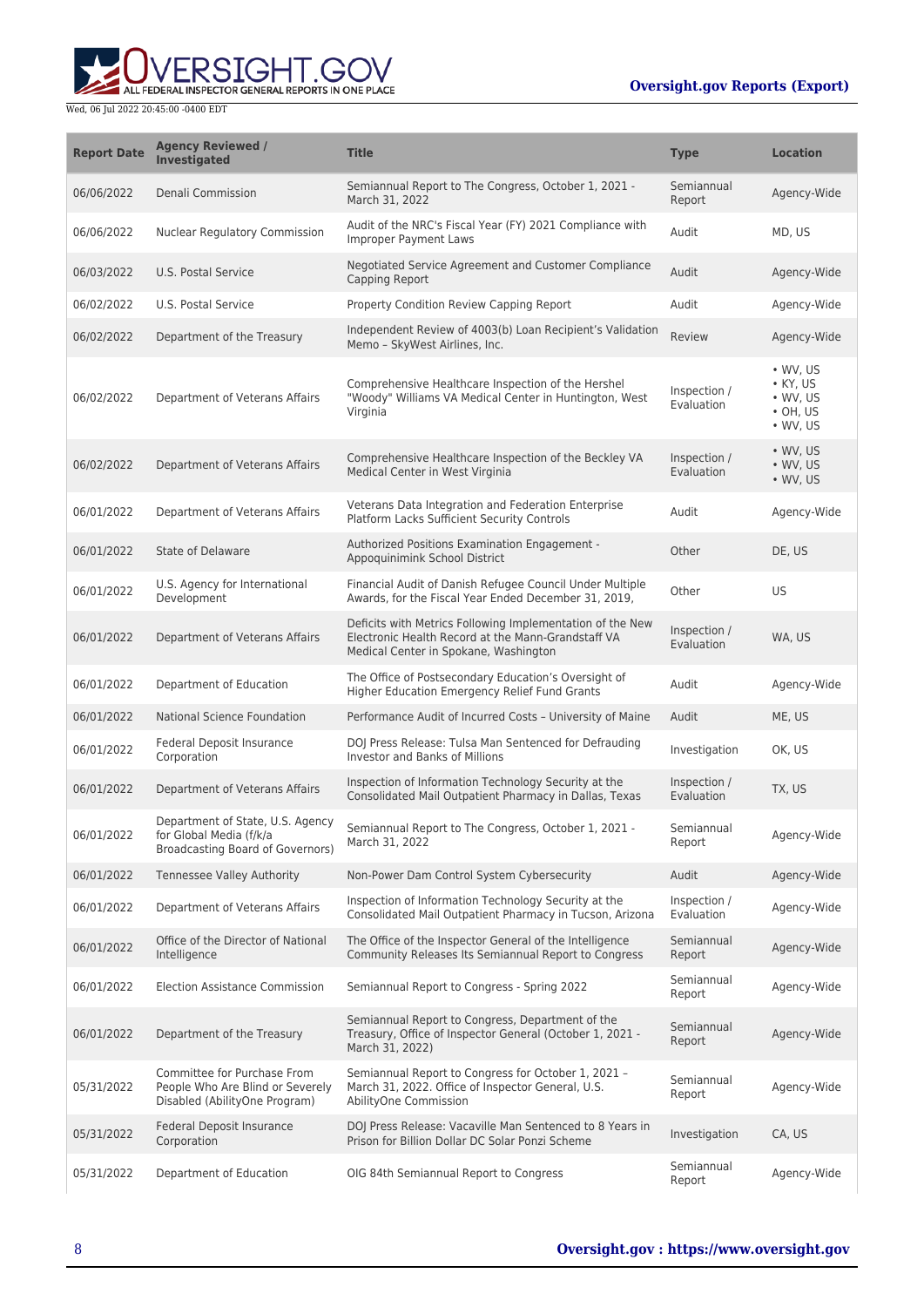

| <b>Report Date</b> | <b>Agency Reviewed /</b><br><b>Investigated</b>  | <b>Title</b>                                                                                                                                                                                  | <b>Type</b>                | <b>Location</b> |
|--------------------|--------------------------------------------------|-----------------------------------------------------------------------------------------------------------------------------------------------------------------------------------------------|----------------------------|-----------------|
| 05/31/2022         | Federal Housing Finance Agency                   | FHFA Ensured that Fannie Mae Submitted Required<br>Property Valuation Data to the Agency's Mortgage Loan<br>Integrated System                                                                 | Review                     | <b>US</b>       |
| 05/31/2022         | Department of Housing and<br>Urban Development   | SAR 87 - HUD OIG Semiannual Report to Congress for the<br>period October 1, 2021, through March 31, 2022                                                                                      | Semiannual<br>Report       | Agency-Wide     |
| 05/31/2022         | National Aeronautics and Space<br>Administration | Semiannual Report: October 1, 2021 through March 31,<br>2022                                                                                                                                  | Semiannual<br>Report       | Agency-Wide     |
| 05/31/2022         | <b>Federal Election Commission</b>               | Federal Election Commission Semiannual Report to<br>Congress                                                                                                                                  | Semiannual<br>Report       | Agency-Wide     |
| 05/31/2022         | Federal Deposit Insurance<br>Corporation         | Semiannual Report to the Congress, October 1, 2021-<br>March 31, 2022                                                                                                                         | Semiannual<br>Report       | Agency-Wide     |
| 05/31/2022         | <b>General Services Administration</b>           | Semiannual Report to the Congress - Spring 2022                                                                                                                                               | Semiannual<br>Report       | Agency-Wide     |
| 05/31/2022         | <b>Multiple Agencies</b>                         | Pandemic Response Accountability Committee's<br>Semiannual Report to Congress                                                                                                                 | Semiannual<br>Report       | Agency-Wide     |
| 05/31/2022         | Department of Veterans Affairs                   | Failure to Provide Emergency Care to a Patient and<br>Leaders' Inadequate Response to that Failure at the<br>Malcom Randall VA Medical Center in Gainesville, Florida                         | Inspection /<br>Evaluation | FL, US          |
| 05/31/2022         | Nuclear Regulatory Commission                    | Semiannual Report to Congress                                                                                                                                                                 | Other                      | Agency-Wide     |
| 05/31/2022         | Department of Veterans Affairs                   | Comprehensive Healthcare Inspection of Veterans<br>Integrated Service Network 2: New York/New Jersey VA<br>Health Care Network in Bronx, New York                                             | Review                     | NY, US          |
| 05/27/2022         | U.S. Agency for International<br>Development     | Financial Audit of KNCV Tuberculosis Foundation Under<br>Multiple, USAID Awards for the Fiscal Year Ended<br>September 30, 2017                                                               | Other                      | <b>US</b>       |
| 05/27/2022         | <b>General Services Administration</b>           | GSA Complied with the Payment Integrity Information Act<br>in Fiscal Year 2021                                                                                                                | Audit                      | Agency-Wide     |
| 05/27/2022         | Federal Deposit Insurance<br>Corporation         | DOJ Press Release: Richmond Man Pleads Guilty to \$1<br>Million Paycheck Protection Program Fraud Scheme                                                                                      | Investigation              | VA, US          |
| 05/27/2022         | U.S. Postal Service                              | U.S. Postal Service Knowledge Continuity                                                                                                                                                      | Audit                      | Agency-Wide     |
| 05/27/2022         | Department of Energy                             | Semiannual Report to Congress for Period Ending March<br>31, 2022                                                                                                                             | Semiannual<br>Report       | Agency-Wide     |
| 05/27/2022         | <b>Export-Import Bank</b>                        | Semiannual Report to Congress: October 1, 2021 to March<br>31, 2022                                                                                                                           | Semiannual<br>Report       | Agency-Wide     |
| 05/27/2022         | <b>Environmental Protection Agency</b>           | Semiannual Report to Congress: October 1, 2021-March<br>31, 2022                                                                                                                              | Audit                      | Agency-Wide     |
| 05/27/2022         | Securities and Exchange<br>Commission            | Semiannual Report to Congress: October 1, 2021 through<br>March 31, 2022                                                                                                                      | Semiannual<br>Report       | Agency-Wide     |
| 05/27/2022         | Department of Justice                            | Semiannual Report to Congress October 1, 2021 - March<br>31, 2022                                                                                                                             | Semiannual<br>Report       | Agency-Wide     |
| 05/27/2022         | <b>Consumer Product Safety</b><br>Commission     | Semiannual Report to Congress October 1, 2021 to March<br>31, 2022                                                                                                                            | Semiannual<br>Report       | Agency-Wide     |
| 05/26/2022         | U.S. Agency for International<br>Development     | Financial Audit of Closing the Gaps in the TB Care Cascade<br>Program Managed by World Health Partners in India,<br>Cooperative Agreement 72038620CA00012, July 31, 2020<br>to March 31, 2021 | Other                      | IN              |
| 05/26/2022         | U.S. Agency for International<br>Development     | Examination Report of Incurred Costs Claimed on Flexibly<br>Priced Contracts by International Business & Technical<br>Consultants, Inc. for the Fiscal Year Ended December 31,<br>2018        | Other                      | US              |
| 05/26/2022         | U.S. African Development<br>Foundation           | OIG Risk Assessment of the U.S. African Development<br>Foundation Charge Card Program for Fiscal Years 2021 and Audit<br>2020                                                                 |                            | US.             |
| 05/26/2022         | <b>Federal Election Commission</b>               | Management Letter for OIG Special Review of the Federal<br>Election Commission (FEC) Contracting Officers<br>Representative (COR) Program                                                     | Review                     | Agency-Wide     |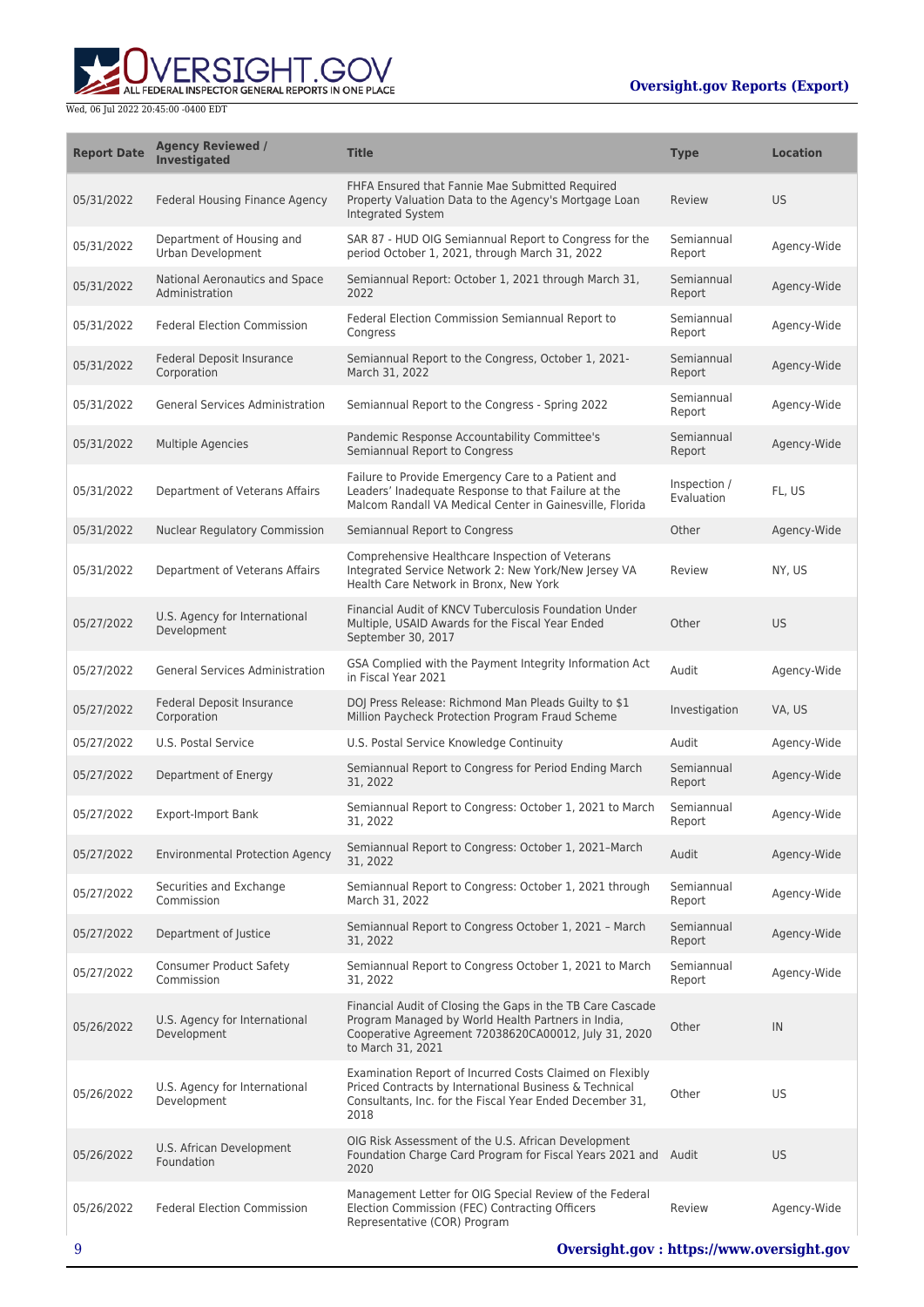ERSIGHT.GOV ALL FEDERAL INSPECTOR GENERAL REPORTS IN ONE PLACE

| <b>Report Date</b> | <b>Agency Reviewed /</b><br><b>Investigated</b>     | <b>Title</b>                                                                                                                                                                     | <b>Type</b>                | <b>Location</b>                                                      |
|--------------------|-----------------------------------------------------|----------------------------------------------------------------------------------------------------------------------------------------------------------------------------------|----------------------------|----------------------------------------------------------------------|
| 05/26/2022         | Department of Veterans Affairs                      | Comprehensive Healthcare Inspection of the VA NY Harbor<br>Healthcare System in New York                                                                                         | Inspection /<br>Evaluation | $\bullet$ NY, US<br>$\bullet$ NY, US<br>$\bullet$ NY, US<br>• NY, US |
| 05/26/2022         | Social Security Administration                      | Incorrect Old-Age, Survivors and Disability Insurance<br>Benefit Payment Computations that Resulted in<br>Overpayments                                                           | Audit                      | Agency-Wide                                                          |
| 05/26/2022         | Federal Deposit Insurance<br>Corporation            | DOJ Press Release: California Couple Charged with<br>Defrauding Paycheck Protection Program                                                                                      | Investigation              | CA, US                                                               |
| 05/26/2022         | <b>Federal Deposit Insurance</b><br>Corporation     | DOJ Press Release: Bank CEO Convicted For Taking Bribes<br>In Connection With Loans Guaranteed By The Small<br><b>Business Administration</b>                                    | Investigation              | NY, US                                                               |
| 05/26/2022         | <b>National Credit Union</b><br>Administration      | Letter to Congress: Office of Inspector General 2022<br>Review of the NCUA's 2021 Compliance Under the<br>Improper Payments Elimination and Recovery Act (IPERA)<br>May 26, 2022 | Other                      | Agency-Wide                                                          |
| 05/26/2022         | U.S. Postal Service                                 | Mail Delivery, Customer Service, and Property Conditions<br>Review - Linwood Station, Indianapolis, IN                                                                           | Audit                      | Agency-Wide                                                          |
| 05/26/2022         | U.S. Postal Service                                 | Mail Delivery, Customer Service, and Property Conditions<br>Review - Plainfield Main Post Office, Plainfield, IN                                                                 | Audit                      | Agency-Wide                                                          |
| 05/26/2022         | U.S. Postal Service                                 | Mail Delivery, Customer Service, and Property Conditions<br>Review - Carmel Main Post Office, Carmel, IN                                                                         | Audit                      | Agency-Wide                                                          |
| 05/26/2022         | Department of Defense                               | Semiannual Report to the Congress - October 1, 2021,<br>through March 31, 2022                                                                                                   | Semiannual<br>Report       | Agency-Wide                                                          |
| 05/26/2022         | Pension Benefit Guaranty<br>Corporation             | Semiannual Report to Congress For the Period October 1,<br>2021 to March 31, 2022                                                                                                | Semiannual<br>Report       | Agency-Wide                                                          |
| 05/26/2022         | Department of Labor                                 | Semiannual Report to Congress: October 1, 2021 - March<br>31, 2022                                                                                                               | Semiannual<br>Report       | Agency-Wide                                                          |
| 05/26/2022         | AmeriCorps                                          | Semiannual Report to Congress: October 1, 2021 - March<br>31, 2022                                                                                                               | Semiannual<br>Report       | Agency-Wide                                                          |
| 05/26/2022         | Amtrak (National Railroad<br>Passenger Corporation) | Employee Resigns Prior to Administrative Hearing                                                                                                                                 | Investigation              | FL, US                                                               |
| 05/26/2022         | Department of the Interior                          | April 2022 Semiannual Report to Congress                                                                                                                                         | Semiannual<br>Report       | Agency-Wide                                                          |
| 05/26/2022         | U.S. Postal Service                                 | Spring 2022 Semiannual Report to Congress                                                                                                                                        | Semiannual<br>Report       | Agency-Wide                                                          |
| 05/26/2022         | Small Business Administration                       | SBA OIG Spring 2022 Semiannual Report to Congress                                                                                                                                | Semiannual<br>Report       | Agency-Wide                                                          |
| 05/26/2022         | Social Security Administration                      | 2022 Spring Semiannual Report to Congress                                                                                                                                        | Semiannual<br>Report       | Agency-Wide                                                          |
| 05/26/2022         | <b>National Security Agency</b>                     | Audit of the Implementation of the Coronavirus Aid, Relief,<br>and Economic Security (CARES) Act, Section 3610                                                                   | Audit                      | Agency-Wide                                                          |
| 05/26/2022         | Department of Agriculture                           | Office of Inspector General Semiannual Report to Congress<br>FY 2022 - First Half                                                                                                | Semiannual<br>Report       | Agency-Wide                                                          |
| 05/26/2022         | <b>Small Business Administration</b>                | SBA's Handling of Potentially Fraudulent Paycheck<br>Protection Program Loans                                                                                                    | Inspection /<br>Evaluation | Agency-Wide                                                          |
| 05/26/2022         | Department of Justice                               | Management Advisory Memorandum: Notification of<br>Concerns with the Absence of a Policy Regarding FBI<br>Employees Emailing Child Sexual Abuse Material and Other<br>Contraband | Other                      | Agency-Wide                                                          |
| 05/26/2022         | Peace Corps                                         | Semiannual Report to Congress for the First Half of FY<br>2022                                                                                                                   | Other                      | Agency-Wide                                                          |
| 05/26/2022         | Amtrak (National Railroad<br>Passenger Corporation) | SEMIANNUAL REPORT TO CONGRESS #65 (OCTOBER 1,<br>2021 TO MARCH 31, 2022)                                                                                                         | Semiannual<br>Report       | Agency-Wide                                                          |
| 05/26/2022         | Federal Labor Relations Authority                   | Privacy and Data Protection Policies, Procedure and<br>Practices for 2022                                                                                                        | Other                      | Agency-Wide                                                          |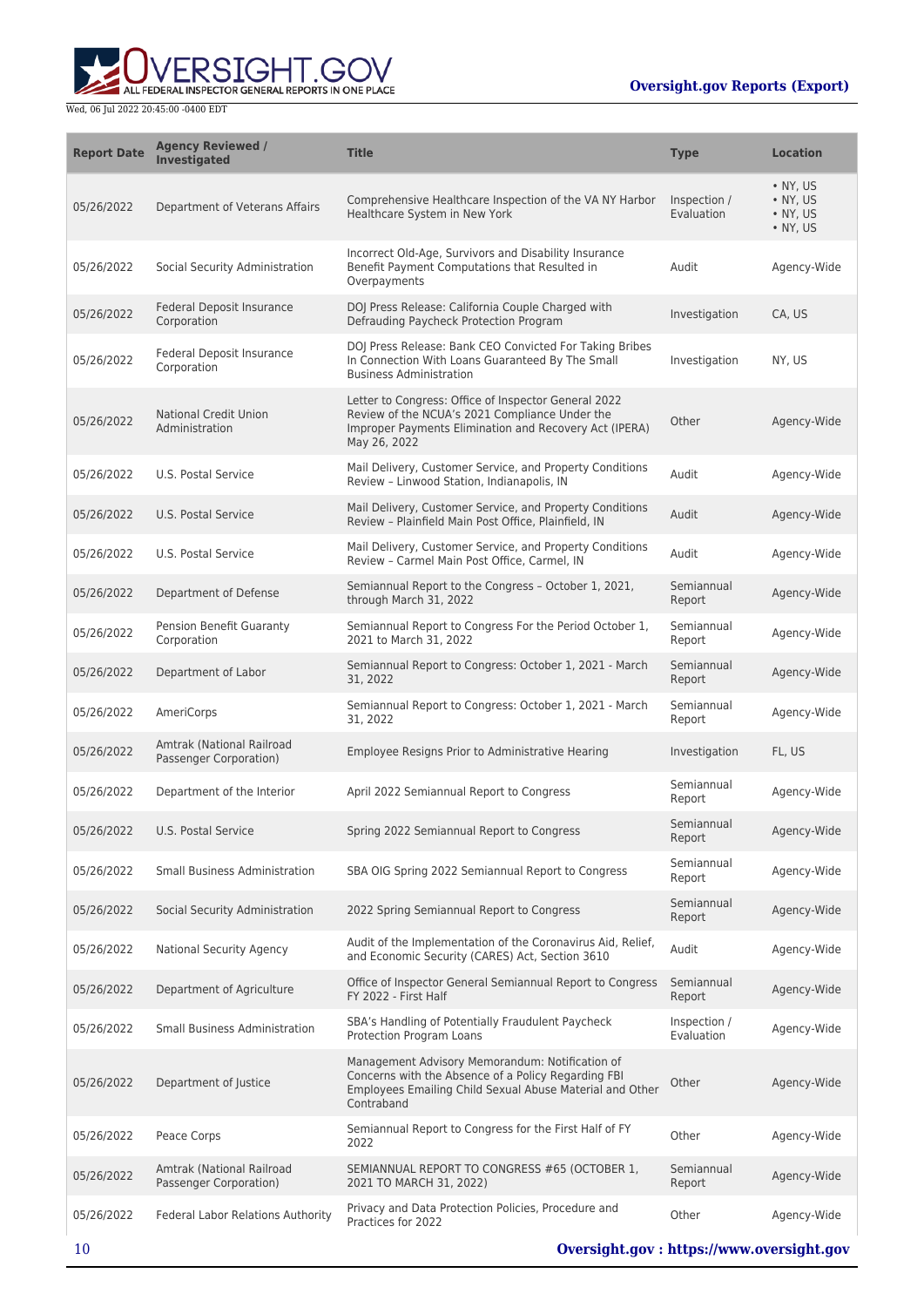

| <b>Report Date</b> | <b>Agency Reviewed /</b><br><b>Investigated</b> | <b>Title</b>                                                                                                                                                                                              | <b>Type</b>                | <b>Location</b>                                                                                                                                                          |
|--------------------|-------------------------------------------------|-----------------------------------------------------------------------------------------------------------------------------------------------------------------------------------------------------------|----------------------------|--------------------------------------------------------------------------------------------------------------------------------------------------------------------------|
| 05/25/2022         | U.S. Agency for International<br>Development    | Strategic Workforce Planning: Challenges Impair USAID's<br>Ability to Establish a Comprehensive Human Capital<br>Approach                                                                                 | Audit                      | Agency-Wide                                                                                                                                                              |
| 05/25/2022         | U.S. Agency for International<br>Development    | Financial Audit of USAID Resources Managed by Right to<br>Care NPC in Multiple Countries Under Multiple Awards,<br>October 1, 2020, to September 30, 2021                                                 | Other                      | ZA                                                                                                                                                                       |
| 05/25/2022         | Department of Veterans Affairs                  | Comprehensive Healthcare Inspection of the Samuel S.<br>Stratton VA Medical Center in Albany, New York                                                                                                    | Review                     | • NY, US<br>• NY, US<br>• NY, US<br>$\bullet$ NY, US<br>• NY, US<br>$\bullet$ NY, US<br>$\bullet$ NY, US<br>$\bullet$ NY, US<br>$\bullet$ NY, US<br>• NY, US<br>• NY, US |
| 05/25/2022         | Department of State                             | Review of the Recruitment and Selection Process for Public<br>Members of Foreign Service Selection Boards                                                                                                 | Other                      | Agency-Wide                                                                                                                                                              |
| 05/25/2022         | Department of State                             | Inspection of Embassy Athens and Constituent Post,<br>Greece                                                                                                                                              | Inspection /<br>Evaluation | <b>GR</b>                                                                                                                                                                |
| 05/25/2022         | Department of State                             | Inspection of the Bureau of Diplomatic Security's<br><b>Diplomatic Courier Service</b>                                                                                                                    | Inspection /<br>Evaluation | Agency-Wide                                                                                                                                                              |
| 05/25/2022         | Department of State                             | Inspection of Embassy Budapest, Hungary                                                                                                                                                                   | Inspection /<br>Evaluation | <b>HU</b>                                                                                                                                                                |
| 05/25/2022         | Department of Veterans Affairs                  | Semiannual Report to Congress, Issue 87, October 1,<br>2021-March 31, 2022                                                                                                                                | Semiannual<br>Report       | Agency-Wide                                                                                                                                                              |
| 05/25/2022         | <b>Corporation for Public</b><br>Broadcasting   | Evaluation of WSLU-FM/North Country Public Radio<br>Expenditures, Report No. ECR2206-2208                                                                                                                 | Inspection /<br>Evaluation | NY, US                                                                                                                                                                   |
| 05/25/2022         | National Science Foundation                     | Semiannual Report to Congress, October 1, 2021 - March<br>31, 2022                                                                                                                                        | Semiannual<br>Report       | Agency-Wide                                                                                                                                                              |
| 05/25/2022         | <b>National Science Foundation</b>              | Audit of NSF's Purchase Card Program                                                                                                                                                                      | Audit                      | VA, US                                                                                                                                                                   |
| 05/25/2022         | Tennessee Valley Authority                      | Organizational Effectiveness - Browns Ferry Nuclear Plant<br><b>Radiation Protection</b>                                                                                                                  | Inspection /<br>Evaluation | Agency-Wide                                                                                                                                                              |
| 05/25/2022         | Federal Labor Relations Authority               | Follow-up Management Advisory Review on FLRA's<br>Appointment of Contracting Officer's Representatives                                                                                                    | Other                      | Agency-Wide                                                                                                                                                              |
| 05/25/2022         | International Trade Commission                  | Inspector General Semiannual Report                                                                                                                                                                       | Semiannual<br>Report       | Agency-Wide                                                                                                                                                              |
| 05/24/2022         | Department of State                             | Audit of Department of State Actions To Prevent Unlawful<br>Trafficking in Persons Practices When Executing Security,<br>Construction, and Facility and Household Services<br>Contracts at Overseas Posts | Audit                      | • Agency-Wide<br>$\cdot$ DE<br>$\cdot$ CF<br>$\cdot$ IQ<br>$\cdot$ EG<br>$\cdot$ PE<br>$\cdot$ PK<br>$\bullet$ MX<br>$\cdot$  P<br>∙ ∣0<br>$\cdot$ SD                    |
| 05/24/2022         | Corporation for Public<br>Broadcasting          | Semiannual Report, Office of the Inspector General<br>Operations and Audit Resolution Activities, October 1,<br>2021 - March 31, 2022                                                                     | Semiannual<br>Report       | Agency-Wide                                                                                                                                                              |
| 05/24/2022         | Department of the Treasury                      | Alert Memorandum: Delays in the Quarterly Monitoring of<br>Borrowers' Compliance with Loan Requirements                                                                                                   | Audit                      | Agency-Wide                                                                                                                                                              |
| 05/24/2022         | Department of Veterans Affairs                  | VHA Continues to Face Challenges with Billing Private<br>Insurers for Community Care                                                                                                                      | Audit                      | Agency-Wide                                                                                                                                                              |
| 05/23/2022         | Internal Revenue Service                        | Final Report - The IRS Leveraged Its Telework Program to<br>Continue Operations During the COVID-19 Pandemic                                                                                              | Inspection /<br>Evaluation | Agency-Wide                                                                                                                                                              |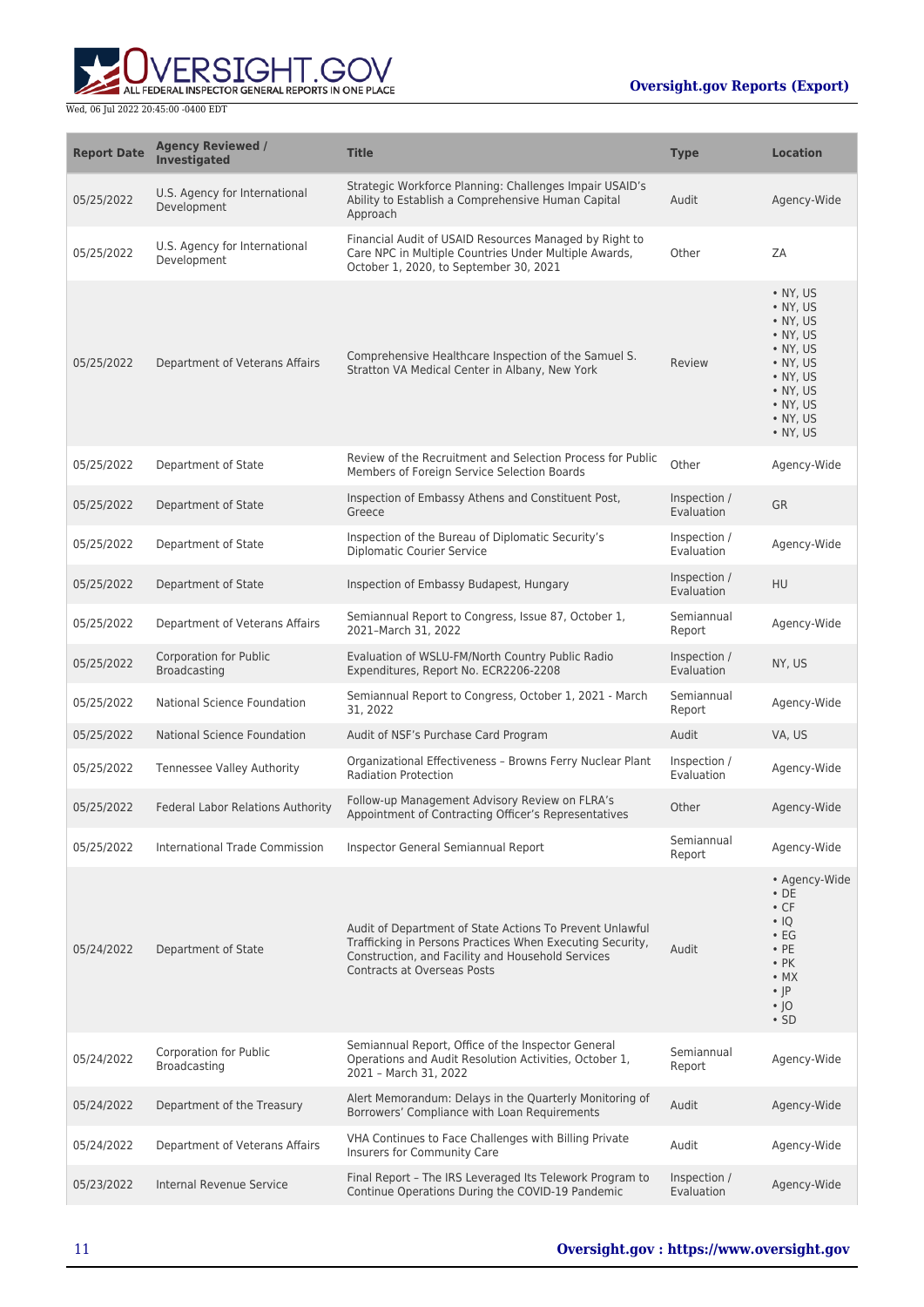

| <b>Report Date</b> | <b>Agency Reviewed /</b><br><b>Investigated</b> | <b>Title</b>                                                                                                                                                                                                                               | <b>Type</b>                | <b>Location</b> |
|--------------------|-------------------------------------------------|--------------------------------------------------------------------------------------------------------------------------------------------------------------------------------------------------------------------------------------------|----------------------------|-----------------|
| 05/23/2022         | Architect of the Capitol                        | Architect of the Capitol (AOC) Employees Violated the AOC<br>Standards of Conduct and Ethics Policies by Wagering on<br>the Outcome of the 2020 Presidential Election and<br>Engaging in Political Conversation While on Duty              | Investigation              | Agency-Wide     |
| 05/23/2022         | U.S. Agency for International<br>Development    | Financial Audit of the Rule of Law and Culture of Integrity<br>Program in Paraguay Managed by Instituto Desarrollo,<br>Cooperative Agreement 72052619CA00002, for the Fiscal<br>Year Ended December 31, 2021                               | Other                      | PY              |
| 05/23/2022         | U.S. Agency for International<br>Development    | Financial Audit of USAID Resources Managed by Uganda<br>Protestant Medical Bureau Under Multiple Awards, July 1,<br>2020, to June 30, 2021                                                                                                 | Other                      | UG              |
| 05/23/2022         | Department of Homeland<br>Security              | ICE Did Not Follow Policies, Guidance, or<br>Recommendations to Ensure Migrants Were Tested for<br>COVID-19 before Transport on Domestic Commercial<br>Flights                                                                             | Audit                      | Agency-Wide     |
| 05/23/2022         | Department of Justice                           | Recommendations Issued by the Office of the Inspector<br>General That Were Not Closed as of March 31, 2022                                                                                                                                 | Other                      | Agency-Wide     |
| 05/20/2022         | Office of Personnel Management                  | Audit of Cambia Health Solutions, Inc. Portland, Oregon                                                                                                                                                                                    | Audit                      | Agency-Wide     |
| 05/20/2022         | U.S. Postal Service                             | U.S. Postal Service Recognition and Awards Program                                                                                                                                                                                         | Audit                      | Agency-Wide     |
| 05/20/2022         | Department of the Interior                      | U.S. Fish and Wildlife Service Grants Awarded to the U.S.<br>Virgin Islands Department of Planning and Natural<br>Resources, From October 1, 2017, Through September 30,<br>2019, Under the Wildlife and Sport Fish Restoration<br>Program | Audit                      | Agency-Wide     |
| 05/20/2022         | National Geospatial-Intelligence<br>Agency      | NGA OIG Spring Semiannual Report to Congress, 1 October<br>2021 - 31 March 2022                                                                                                                                                            | Semiannual<br>Report       | Agency-Wide     |
| 05/20/2022         | Government Publishing Office                    | GPO Organization Transformation Evaluation                                                                                                                                                                                                 | Inspection /<br>Evaluation | Agency-Wide     |
| 05/19/2022         | Internal Revenue Service                        | Processing of Recovery Rebate Credit Claims During the<br>2021 Filing Season                                                                                                                                                               | Audit                      | Agency-Wide     |
| 05/19/2022         | Department of the Interior                      | Stronger Controls Needed Over the Udall Foundation's<br>Invoicing Processes and Contract Oversight for the John S.<br>McCain III National Center for Environmental Conflict<br>Resolution                                                  | Audit                      | Agency-Wide     |
| 05/19/2022         | U.S. Postal Service                             | Efficiency of Operations at the Seattle, WA, Processing and<br><b>Distribution Center</b>                                                                                                                                                  | Audit                      | Agency-Wide     |
| 05/19/2022         | U.S. Postal Service                             | U.S. Postal Service's Implementation of Enterprise Risk<br>Management                                                                                                                                                                      | Audit                      | Agency-Wide     |
| 05/19/2022         | U.S. Agency for International<br>Development    | Financial Audit of USAID Resources Managed by Addis<br>Continental Institute of Public Health in Ethiopia Under<br>Cooperative Agreement No. AID-663-A-14-00004, July 8,<br>2020, to July 7, 2021                                          | Other                      | ET              |
| 05/19/2022         | U.S. Agency for International<br>Development    | Financial Audit of USAID Resources Managed by Joint<br>Clinical Research Centre in Uganda Under Multiple Awards,<br>October 1, 2020, to September 30, 2021                                                                                 | Other                      | UG              |
| 05/19/2022         | U.S. Agency for International<br>Development    | Examination Report of Incurred Costs Claimed on Flexibly<br>Priced Contracts by The Manoff Group, Inc. for the Fiscal<br>Year Ended December 31, 2018                                                                                      | Other                      | US              |
| 05/19/2022         | <b>Tennessee Valley Authority</b>               | Office of the Inspector General Semiannual Report - Spring<br>2022                                                                                                                                                                         | Semiannual<br>Report       | Agency-Wide     |
| 05/19/2022         | Department of the Treasury                      | Independent Review of 4003(b) Loan Recipient's Validation<br>Memo - Hawaiian Airlines, Inc.                                                                                                                                                | Review                     | Agency-Wide     |
| 05/19/2022         | Department of the Interior                      | Former Secretary's Alleged Lobbying Disclosure Act<br>Violation Before Joining the U.S. Department of the Interior<br>as Deputy Secretary                                                                                                  | Investigation              | Agency-Wide     |
| 05/19/2022         | Department of Veterans Affairs                  | Care in the Community Healthcare Inspection of VA<br>Midwest Health Care Network (VISN 23)                                                                                                                                                 | Inspection /<br>Evaluation | Agency-Wide     |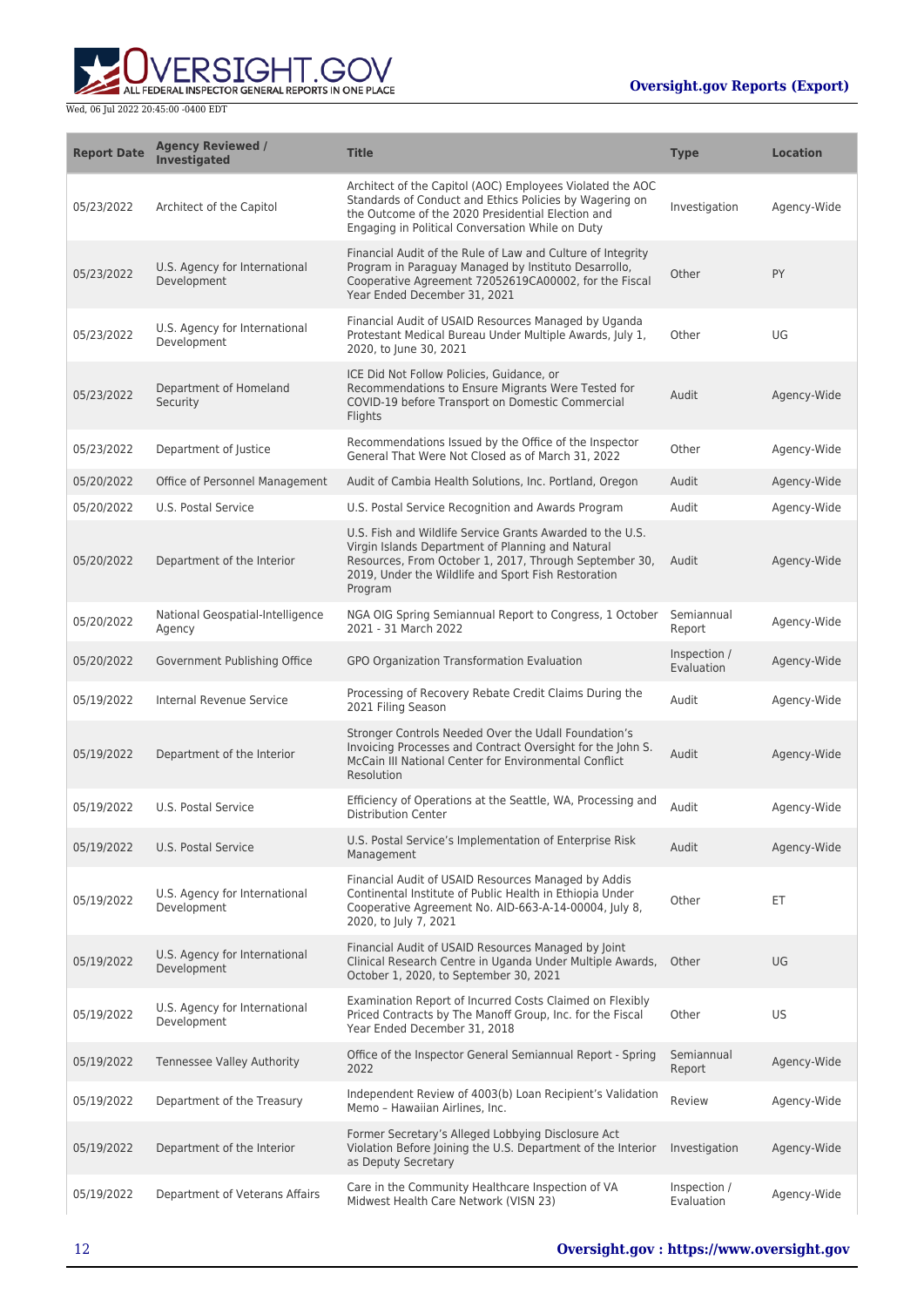

| <b>Report Date</b> | <b>Agency Reviewed /</b><br>Investigated        | <b>Title</b>                                                                                                                                                                                                       | <b>Type</b>          | <b>Location</b>                                |
|--------------------|-------------------------------------------------|--------------------------------------------------------------------------------------------------------------------------------------------------------------------------------------------------------------------|----------------------|------------------------------------------------|
| 05/19/2022         | State of Delaware                               | National COVID-19 Data Quality Audit Template Compare<br>and Contrast                                                                                                                                              | Other                | DE, US                                         |
| 05/18/2022         | Internal Revenue Service                        | The Child Tax Credit Update Portal Was Successfully<br>Deployed, but Security and Process Improvements Are<br>Needed                                                                                               | Audit                | Agency-Wide                                    |
| 05/18/2022         | Department of Transportation                    | Summary Report on Significant Single Audit Findings<br>Impacting DOT Programs for the 3-Month Period Ending<br>March 31, 2022                                                                                      | Audit                | Agency-Wide                                    |
| 05/18/2022         | Office of Personnel Management                  | Review of the 2017 Presidential Management Fellows<br>Program Application Process Redesign                                                                                                                         | Review               | Agency-Wide                                    |
| 05/18/2022         | Department of Energy                            | Corrective Actions on the Office of Enterprise Assessments<br><b>Findings and Deficiencies</b>                                                                                                                     | Audit                | $\bullet$ MD, US<br>$\cdot$ SC, US<br>• NM, US |
| 05/18/2022         | Federal Deposit Insurance<br>Corporation        | DOJ Press Release: COVID Relief Fraudsters Sentenced To<br>Prison                                                                                                                                                  | Investigation        | FL, US                                         |
| 05/18/2022         | U.S. Agency for International<br>Development    | Financial Audit of USAID Resources Managed by TradeMark<br>East Africa in Multiple Countries Under Multiple Awards,<br>July 1, 2020, to June 30, 2021                                                              | Other                | <b>KE</b>                                      |
| 05/18/2022         | U.S. Agency for International<br>Development    | Single Audit of ACDI/VOCA and Affiliates for the Fiscal Year<br>Ended December 31, 2017                                                                                                                            | Other                | US                                             |
| 05/18/2022         | U.S. Postal Service                             | The Postal Service's Collection Point Management System                                                                                                                                                            | Other                | Agency-Wide                                    |
| 05/18/2022         | Department of Justice                           | Audit of the Office on Violence Against Women Grants<br>Awarded to New York State Unified Court System, New<br>York, New York                                                                                      | Audit                | NY, US                                         |
| 05/18/2022         | Federal Housing Finance Agency                  | Twenty-Third Semiannual Report to the Congress                                                                                                                                                                     | Semiannual<br>Report | Agency-Wide                                    |
| 05/17/2022         | Architect of the Capitol                        | Semiannual Report to The Congress                                                                                                                                                                                  | Semiannual<br>Report | Agency-Wide                                    |
| 05/17/2022         | <b>National Credit Union</b><br>Administration  | Semiannual Report to the Congress (October 1, 2021 -<br>March 31, 2022)                                                                                                                                            | Semiannual<br>Report | Agency-Wide                                    |
| 05/17/2022         | National Science Foundation                     | Performance Audit of NFS's Compliance with the Payment<br>Integrity Information Act of 2019 for 2021                                                                                                               | Audit                | Agency-Wide                                    |
| 05/17/2022         | <b>Federal Deposit Insurance</b><br>Corporation | DOJ Press Release: Hilo Man Pleads Guilty to Defrauding<br>Paycheck Protection and Disaster Loan Programs                                                                                                          | Investigation        | HI, US                                         |
| 05/17/2022         | Federal Deposit Insurance<br>Corporation        | DOJ Press Release: Pennsylvania Man Charged with \$1.7<br>Million Paycheck Protection Program Loan Fraud Scheme                                                                                                    | Investigation        | NJ, US                                         |
| 05/17/2022         | U.S. Agency for International<br>Development    | Financial Audit of USAID Resources Managed by Amhara<br>Development Association in Ethiopia Under Multiple<br>Awards, July 8, 2020, to July 7, 2021                                                                | Other                | ET.                                            |
| 05/17/2022         | Department of Defense                           | Audit of North American Aerospace Defense Command and<br>U.S. Northern Command Use of Coronavirus Aid, Relief,<br>and Economic Security Act Funding                                                                | Audit                | Agency-Wide                                    |
| 05/17/2022         | Department of Justice                           | Audit of the Executive Office for United States Attorneys<br>United States Attorneys' Virtual Office Network System<br>Pursuant to the Federal Information Security Modernization<br>Act of 2014, Fiscal Year 2021 | Audit                | Agency-Wide                                    |
| 05/17/2022         | Department of Justice                           | Audit of the Office of Justice Programs Awards Made to the<br>Call to Freedom, Inc., Sioux Falls, South Dakota                                                                                                     | Audit                | SD, US                                         |
| 05/17/2022         | Department of Justice                           | Audit of the Executive Office for United States Attorneys<br>Information Security Program Pursuant to the Federal<br>Information Security Modernization Act of 2014, Fiscal Year<br>2021                           | Audit                | Agency-Wide                                    |
| 05/17/2022         | Department of the Treasury                      | Overseas Contingency Operations - Summary of Work<br>Performed by the Department of the Treasury Related to<br>Terrorist Financing and Anti-Money Laundering for Second<br>Quarter Fiscal Year 2022                | Other                | Agency-Wide                                    |